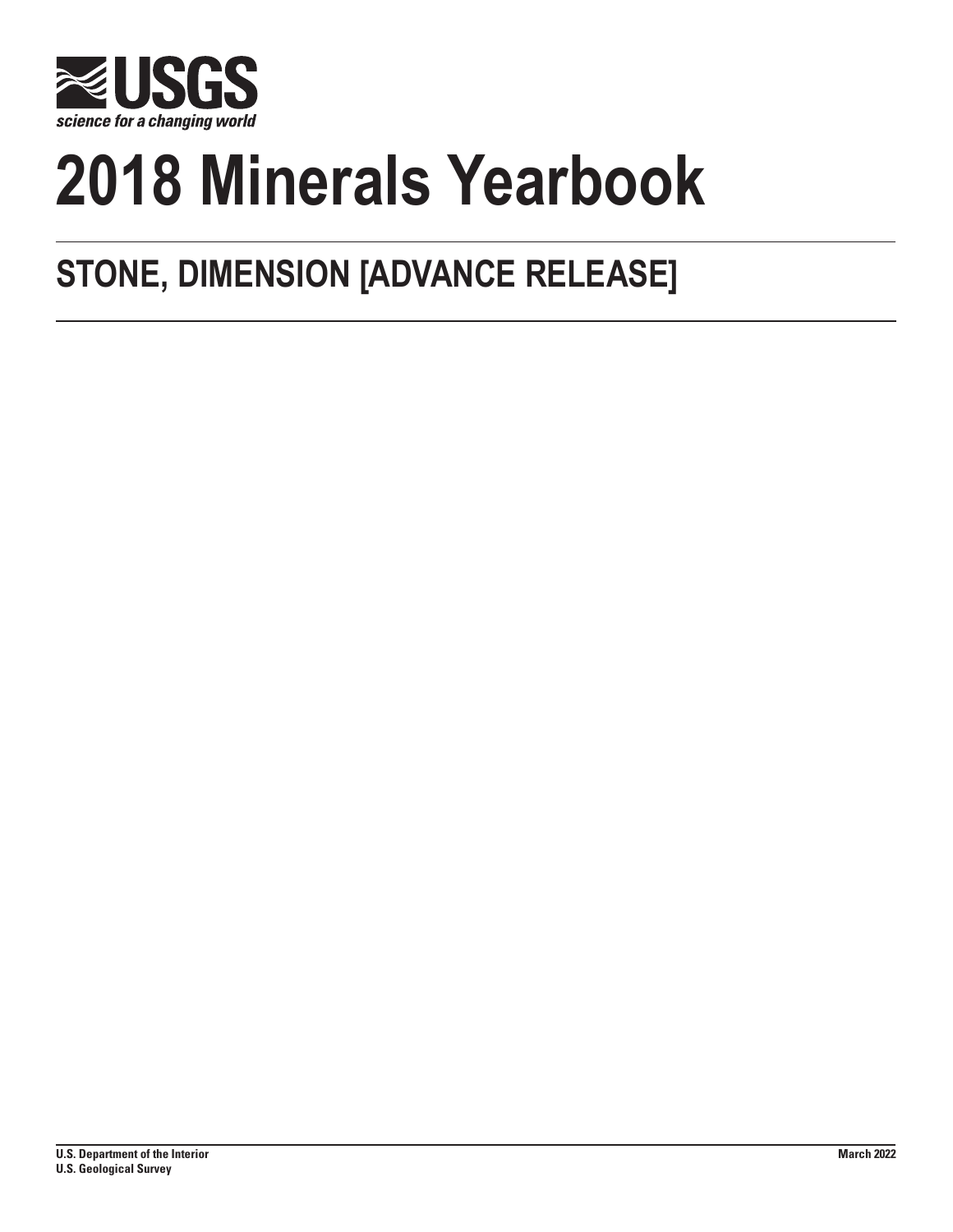## **Stone, Dimension**

### By Thomas P. Dolley<sup>1</sup>

#### **Domestic survey data and tables were prepared by Benjamin N. Bryden and Samir Hakim, statistical assistants.**

U.S. production of dimension stone in 2018 was estimated to be 2.66 million metric tons (Mt) valued at \$437 million, which was an 8% decrease in tonnage and a 3% decrease in value compared with production in 2017. Exports increased slightly in value to \$69.5 million, and imports for consumption decreased slightly in value to \$2.09 billion. The value of apparent consumption was estimated to be \$2.46 billion in 2018, slightly less than that in 2017 (table 1). Trade data in this report are from the U.S. Census Bureau. All percentages in the report were calculated using unrounded data.

Dimension stone is natural rock material quarried for the purpose of obtaining blocks or slabs that meet specifications as to size (width, length, and thickness) and shape. Color, grain texture and pattern, and surface finish of the stone also are normal requirements from customers and the stone industry. Durability (a time measure of the ability of dimension stone to endure and maintain its essential and distinctive characteristics), strength, and the ability of the stone to take a polish are other important selection criteria.

Although various igneous, metamorphic, and sedimentary rocks are used as dimension stone, the principal rock types are granite, limestone, marble, sandstone, and slate. Other minor varieties of dimension stone that are normally considered to be specialty types include alabaster (massive gypsum) and soapstone (massive talc). A more detailed discussion describing specific types of dimension stone can be found in the 2017 U.S. Geological Survey (USGS) Minerals Yearbook, volume I, Metals and Minerals.

Throughout history, various civilizations have used dimension stone as a building material. With the advent of modern construction materials and techniques (such as reinforced concrete), the use of dimension stone for framework and structural support in buildings has diminished. In recent years, most dimension stone has been used in construction applications and for renovation and restoration, with the largest portions being sold or used as ashlars (rectangular or square-cut stone used for building purposes) and masonry and partially squared pieces, curbing, flagstone, and rough block for building and construction. The major nonconstruction application is monumental stone, which includes memorials of various kinds.

Architects, builders, and quarriers have important roles in the selection of appropriate dimension-stone types for specific end uses. Most dimension-stone types are not isotropic (possessing physical properties that are uniform in all directions), particularly sedimentary rocks (Smith, 1999, p. 360). Therefore, extensive testing of the physical properties of a stone are important in order to select the stone for the most appropriate end use. For example, ashlars must possess color variability and sustainability as well as weathering resistance, and solid-stone

Deceased.

#### **Legislation and Government Program**

One of the most important issues affecting the dimension stone industry has been the potential effect of crystalline silica on human health. The understanding of the regulations, the implementation of the measurements and actions taken to mitigate exposure to crystalline silica, and the appreciation of the effect of such exposure on the future of many industries remain central to an ongoing debate. On March 23, 2016, the Occupational Safety and Health Administration (OSHA) issued a final ruling on permissible occupational exposure limits to respirable crystalline silica. By issuing the ruling, OSHA amended its existing standards for occupational exposure to respirable crystalline silica. The final rule established a new permissible exposure limit of 50 micrograms of respirable crystalline silica per cubic meter of air as an 8-hour timeweighted average in all industries covered by the rule. The final rule was made effective on June 23, 2016. Phased implementation of the new regulations was scheduled to take effect from 2017 through 2021 (Occupational Safety and Health Administration, 2016, p. 16286, 16288). On August 22, 2018, OSHA announced that frequently asked questions and training videos on OSHA's standard for respirable crystalline silica in construction were available online. Developed in cooperation with industry and labor organizations, the frequently asked questions and training videos provide employers and workers with guidance on OSHA's standard. The training videos instruct users on methods for controlling exposure to silica dust when performing common construction tasks or using construction equipment (Occupational Safety and Health Administration, 2018).

#### **Production**

Data on the production of dimension stone in the United States were derived by the USGS from a voluntary canvass of U.S. quarry producers of rough and dressed dimension stone. Of the 250 dimension-stone-producing operations included in the survey for 2018, 97 (39%) responded, which represented 40% of the tonnage; the remaining tonnage was estimated based on prior years' reporting and (or) employment data provided by the Mine Safety and Health Administration.

Data in this report cover rough crude quarried stone, irregularshaped and rectangular blocks, and more highly processed stone. A number of other terms also are used to describe further processing, such as "worked," "dressed," "finished," and "manufactured." These and other terms used by the dimension stone industry describe such features as the mineral composition of the rock, the shape of the product, the method of finishing a <sup>1</sup>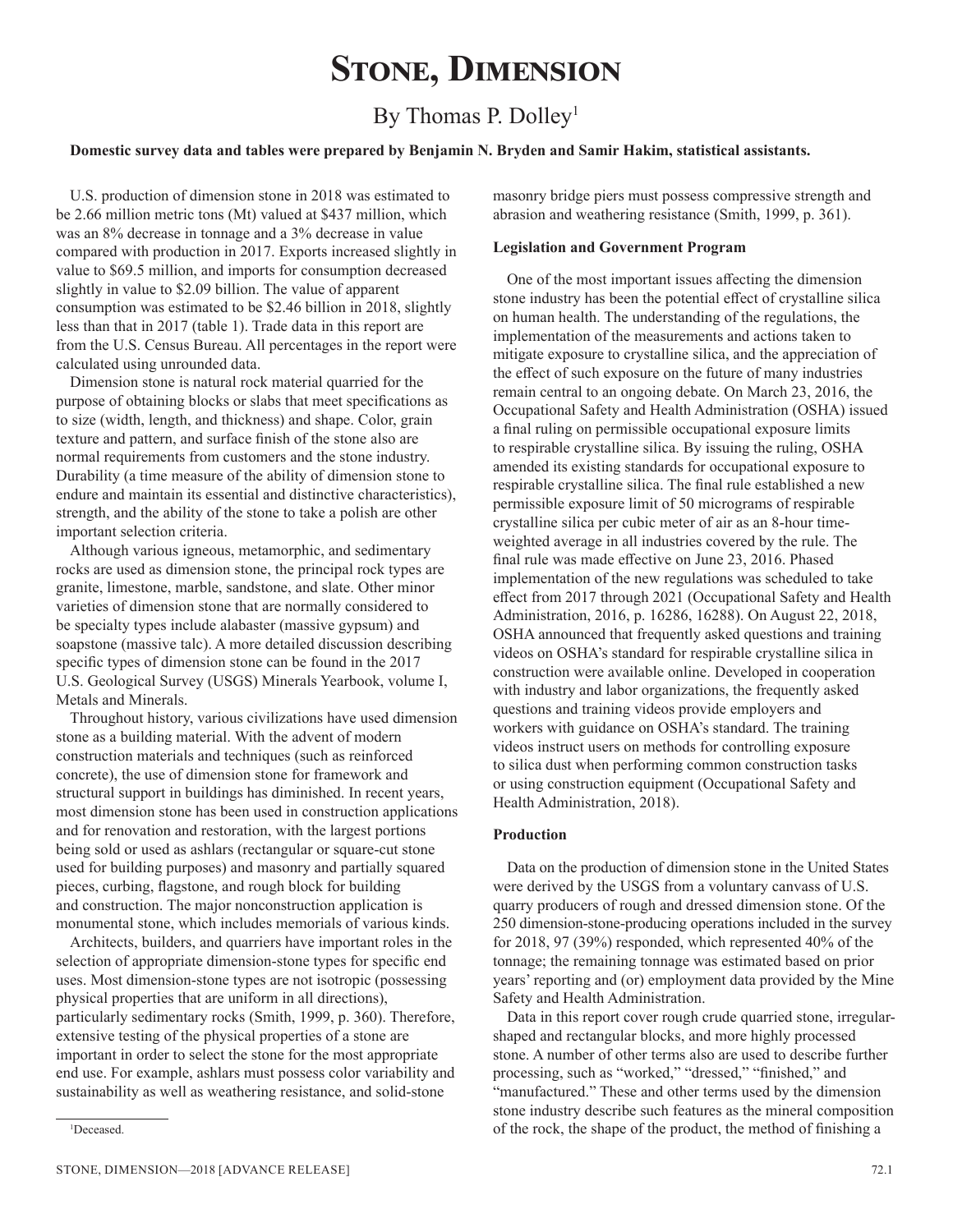stone, and the type of finish applied. No adjustments are made in the data to account for the sometimes substantial losses in processing rough stone into dressed stone. Sold or used data are considered to be equivalent to production because changes in stocks are not surveyed.

In any given year, commercial and residential construction accounts for a significant portion of the consumption of dimension stone of all types. In 2018, sales of new homes nationwide decreased slightly compared to the previous year. In addition, sales of existing homes decreased by about 3% in 2018 compared to 2017, likely causing a slowing of residential and commercial renovation and refurbishment activity (National Association of Home Builders, 2019).

In 2018, limestone accounted for 1.33 Mt (50%) of the 2.66 Mt total quantity of domestic dimension stone production, followed by sandstone (20%), granite (18%), miscellaneous stone (8%), marble (2%), and slate (2%). By value, limestone accounted for \$196 million (45%) of the \$437 million total domestic production value, followed by granite (25%), sandstone (11%), miscellaneous stone (9%), slate (5%), and marble (4%) (table 2).

Production of dimension stone was reported in 33 States. Leading producer States, in descending order by tonnage, were Texas, Wisconsin, Indiana, Georgia, and Vermont. These States accounted for 68% of domestic production. Leading producer States, in descending order by value, were Texas, Wisconsin, Indiana, Vermont, and Minnesota. These States contributed 58% of the value of domestic production (table 3).

The top five producing companies in the United States were Gordon Stone Co. in Texas; Mezger Enterprises, Inc. in Texas; Texas Stone Quarries in Texas; Buechel Stone Corp. in Wisconsin; and Swenson Granite Works in New Hampshire and Vermont. These companies accounted for 22% of the total tonnage and 10% of the total value. The leading 15 producing companies accounted for 43% of total domestically produced tonnage and 33% of production value.

Rough stone blocks split or cut from a quarry face are transported to processing plants that typically are located at the quarry site, at least for preliminary sizing. Further dressing, which includes final sizing and finishing operations, such as decorating, edging, and polishing, also may be done at the quarry site.

In October 2018, Canada's Polycor Inc., the largest producer of natural stone in North America, completed a merger with Indiana Limestone Co. A leading dimensional limestone quarrier and building products producer, Indiana Limestone Co. is headquartered in Bloomington, IN. All plants and quarries continued to operate as normal, with both Polycor Inc.'s and Indiana Limestone Co.'s management teams leading their respective business operations moving forward (Polycor Inc., 2018).

*Granite.*—Dimension granite was produced by 39 companies operating 54 quarries in 17 States. Production in 2018 was 484,000 metric tons (t) valued at \$108 million (table 4). Granite production tonnage decreased by 8% and the value decreased by 6% compared with 2017. The top producing States, in descending order by tonnage, were Georgia and Vermont, which accounted for 42% of the tonnage and 20% of the value of U.S. granite production. Champlain Stone Ltd., Crystal Blue Quarries, Inc., Swenson Granite Works, Vermont Stone Sales,

Inc., and Williams Stone Co. Inc. were the leading producers and accounted for 32% of U.S. granite production by tonnage and 20% by value.

*Limestone.*—Dimension limestone was produced by 78 companies from 90 quarries in 17 States. Production decreased slightly in 2018 to 1.33 Mt from 1.36 Mt in 2017 (table 5). The value decreased by 4% to \$196 million in 2018 from \$205 million in 2017. The top five producing States, in descending order of tonnage, were Texas, Indiana, Wisconsin, Missouri, and Tennessee, which combined produced 89% of U.S. tonnage and 88% of the value. Buechel Stone, Indiana Limestone Co., Mezger Enterprises, RLF Salado Quarries, LLC, and Texas Stone Quarries were the leading producers and accounted for 35% of U.S. limestone tonnage and 28% of the value.

*Marble.*—Marble was mined by five companies that operated five quarries in four States. Production tonnage decreased slightly in 2018 to 55,900 t valued at \$19.2 million from 56,100 t valued at \$17.5 million in 2017 (table 10). Colorado was the leading producing State by tonnage, followed by Vermont, Tennessee, and Georgia. The leading producers were Colorado Stone Quarries, Inc. and Vermont Quarries Corp.

*Sandstone.*—Dimension sandstone was produced by 50 companies that operated 55 quarries in 14 States. Production tonnage decreased by 25% to 519,000 t in 2018 from 693,000 t in 2017 (table 6). The production value decreased by 14% to \$48.8 million in 2018 from \$56.9 million in 2017. The top five producing States, in descending order of tonnage, were Texas, Pennsylvania, Arizona, Oklahoma, and New York and accounted for 83% of U.S. tonnage and 73% of value. Cleveland Quarries, Cobra Stone Inc., Gordon Stone Co., Harley Gray Stone Co., and MBK Associates LLC were the leading producers and accounted for 60% of the tonnage and 32% of the value of domestic production.

*Slate.*—Slate was produced by 14 companies that operated 14 quarries in six States. Production increased by 12% to 55,300 t in 2018 from 49,500 t in 2017 (table 12). The value increased by 10% to \$24 million in 2018 from \$21.8 million in 2017. The topproducing States by tonnage were Idaho, Vermont, and Montana and accounted for 87% of U.S. tonnage and 85% of value. The leading producers were Montana Rockworks Inc., Quarry Slate Industries Inc., and Scrivanich Natural Stone.

#### **Consumption**

For the purposes of this report, apparent consumption is defined as production plus imports for consumption minus exports. Value data are used in the apparent consumption calculation because tonnage data are not available for all imports and exports. Overall, the value of apparent consumption of dimension stone in the United States was estimated to be \$2.46 billion in 2018, slightly less than that in 2017 (table 1).

In 2018, rough stone represented 54% of the tonnage and 47% of the value of all dimension stone sold or used by domestic producers, which included exports. The leading uses of rough stone, by tonnage, were as rough blocks in building and construction (53%) and irregular-shaped stone (35%). Dressed stone represented 46% by tonnage and 53% by value of the total dimension stone sold or used in the United States. The leading uses within dressed stone, by tonnage, were in ashlars and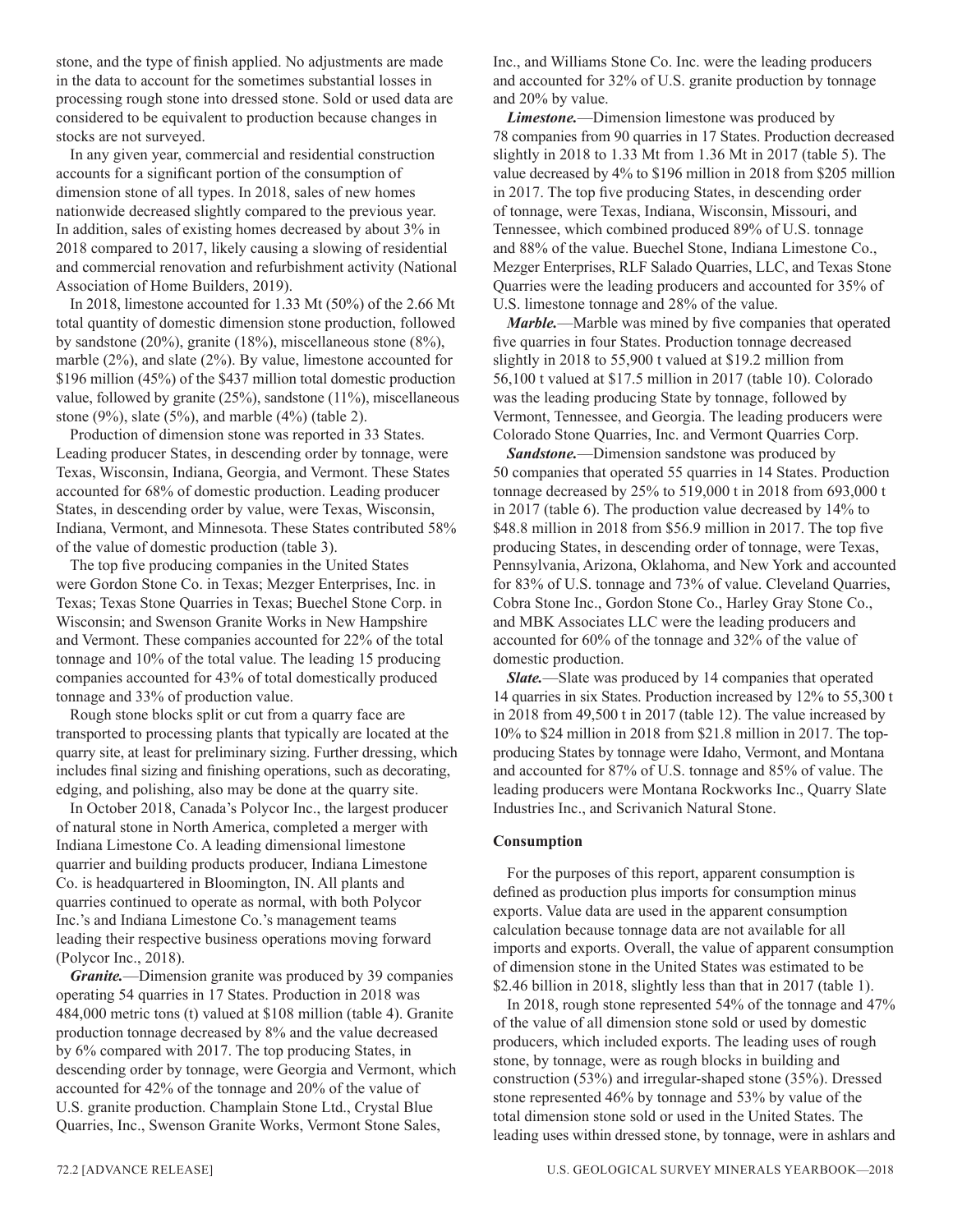partially squared pieces (41%), slabs and blocks for building and construction (12%), curbing (11%), and flagging (11%) (table 7).

Uses for the different varieties of dimension stone varied considerably. Primary uses of granite sold or used in 2018, by tonnage, were in curbing (26%), monumental rough stone (20%), rough blocks for building and construction (20%), and in other dressed stone (12%) (table 8). Primary uses of limestone, by tonnage, were in rough blocks for building and construction (36%), ashlars and partially squared pieces (24%), and irregularshaped stone (19%) (table 9). The primary use of marble, by tonnage, was in other dressed stone (41%) (table 10). Primary uses of sandstone, by tonnage, were in irregular-shaped stone (38%), rough blocks for building and construction (20%), and flagging (14%) (table 11). Primary uses of slate sold or used by producers in the United States in 2018, by tonnage, were in flagging (63%) and roofing (32%) (table 12).

#### **Prices**

The average 2018 value as reported by domestic producers for dimension stone was \$164 per metric ton, a 4% increase from that in 2017 based on the USGS canvass data. The average unit values for various types of dimension stone were granite, \$224 per metric ton; limestone, \$147 per metric ton; marble, \$343 per metric ton; sandstone, \$94 per metric ton; and slate, \$434 per metric ton (table 2). Available price data show considerable variation. Prices are substantially different not only for the type of stone but also for the appearance of the same type of stone. Color, grain structure, and finish contribute significantly to price and marketability.

#### **Foreign Trade**

*Exports.*—In 2018, the value of total exports of dimension stone increased slightly to \$69.5 million compared with that in 2017; various types of marble accounted for 46% of the export value (table 13). The largest share of marble was exported to Canada. Although unreported, a significant quantity of U.S. marble processed overseas probably was exported back to the U.S. market.

*Imports.*—The value of imports for consumption of dimension stone decreased slightly in 2018 to \$2.09 billion (tables 1, 15–17). Brazil continued to be the leading source of imported granite in 2018, accounting for 42% by value. China, which was a major source of granite, accounted for 25% of granite imports by value. Other important import sources of granite included India (18%) and Italy (7%) (table 15). In 2018, Turkey remained the leading source of rough and dressed marble imports to the United States and accounted for about 35% by tonnage (table 16). Additionally, Turkey accounted for 16% of the total value of rough and dressed marble of United States imports in 2018. In 2018, China remained a leading source of rough and dressed marble imports and accounted for about 23% by tonnage and 28% by value. Italy continued to be a major source of rough and dressed marble imports and accounted for 13% by tonnage and 31% by value. In 2018, Italy again had the highest total value of rough and dressed marble imports to the United States (tables 16, 17). Duties on imported dimension stone are listed in table 14.

#### **Outlook**

The decrease in U.S. apparent consumption, by value, of dimension stone in 2018 was likely the result of slowing activity in both new commercial and residential construction, as well as less activity in the home remodeling and renovation market. The trend in these activities may continue in 2019.

#### **References Cited**

- National Association of Home Builders, 2019, New and existing home sales reports—Nationwide sales and inventory: National Association of Home Builders, 1 p. (Accessed November 26, 2019, at https://www.nahb.org/ research/housing-economics/construction-statistics/national/new-andexisting-home-sales-reports.aspx.)
- Occupational Safety and Health Administration, 2016, Occupational exposure to respirable crystalline silica: Federal Register, v. 81, no. 58, March 25, p. 16286‒16890. (Accessed September 22, 2017, at https://www.federalregister.gov/documents/2016/03/25/2016-04800/ occupational-exposure-to-respirable-crystalline-silica.)
- Occupational Safety and Health Administration, 2018, U.S. Department of Labor posts new frequently asked questions and videos on OSHA standard for controlling silica in construction: Occupational Safety and Health Administration news release, 1 p. (Accessed September 27, 2019, via https://www.osha.gov/news/newsreleases/trade/08222018.)
- Polycor, Inc., 2018, Stone quarrier Polycor Inc. expands its geographic presence by merging with Indiana Limestone Company: Quebec City, Quebec, Canada, Polycor Inc. news release, October 11, 1 p. (Accessed December 2, 2019, at https://www.prnewswire.com/news-releases/stone-quarrier-polycorinc-expands-its-geographic-presence-by-merging-with-indiana-limestonecompany-300729646.html.)
- Smith, M.R., ed., 1999, Stone—Building stone, rock fill and armourstone in construction: London, United Kingdom, The Geological Society, Engineering Geology Special Publication No. 16, 478 p.

#### **GENERAL SOURCES OF INFORMATION**

#### **U.S. Geological Survey Publications**

Construction Stone. Ch. in United States Mineral Resources, Professional Paper 820, 1973.

Historical Statistics for Mineral and Material Commodities in the United States. Data Series 140.

Stone (Dimension). Ch. in Mineral Commodity Summaries, annual.

#### **Other**

American Monument Association.

Barre [VT] Granite Association.

Building Stone Magazine. Building Stone Institute, quarterly.

- Dimensional Stone. Ashlee Publishing Co., Inc., monthly.
- Elberton Granite Association, Inc.
- Glossary of Stone Terms. Stone World, Business News Publishing Co., December 2005.

Indiana Limestone Institute of America, Inc.

Industrial Minerals. Metal Bulletin plc, monthly (with particular references in July 1984, February 1991, November 1991, and February 1996).

Marble Institute of America.

Stone, Dimension. Ch. in Industrial Minerals and Rocks (7th ed.), Society for Mining, Metallurgy, and Exploration, Inc., 2006.

Stone, Dimension. Ch. in Mineral Facts and Problems,

U.S. Bureau of Mines Bulletin 675, 1985.

Stone World. Business News Publishing Co., monthly.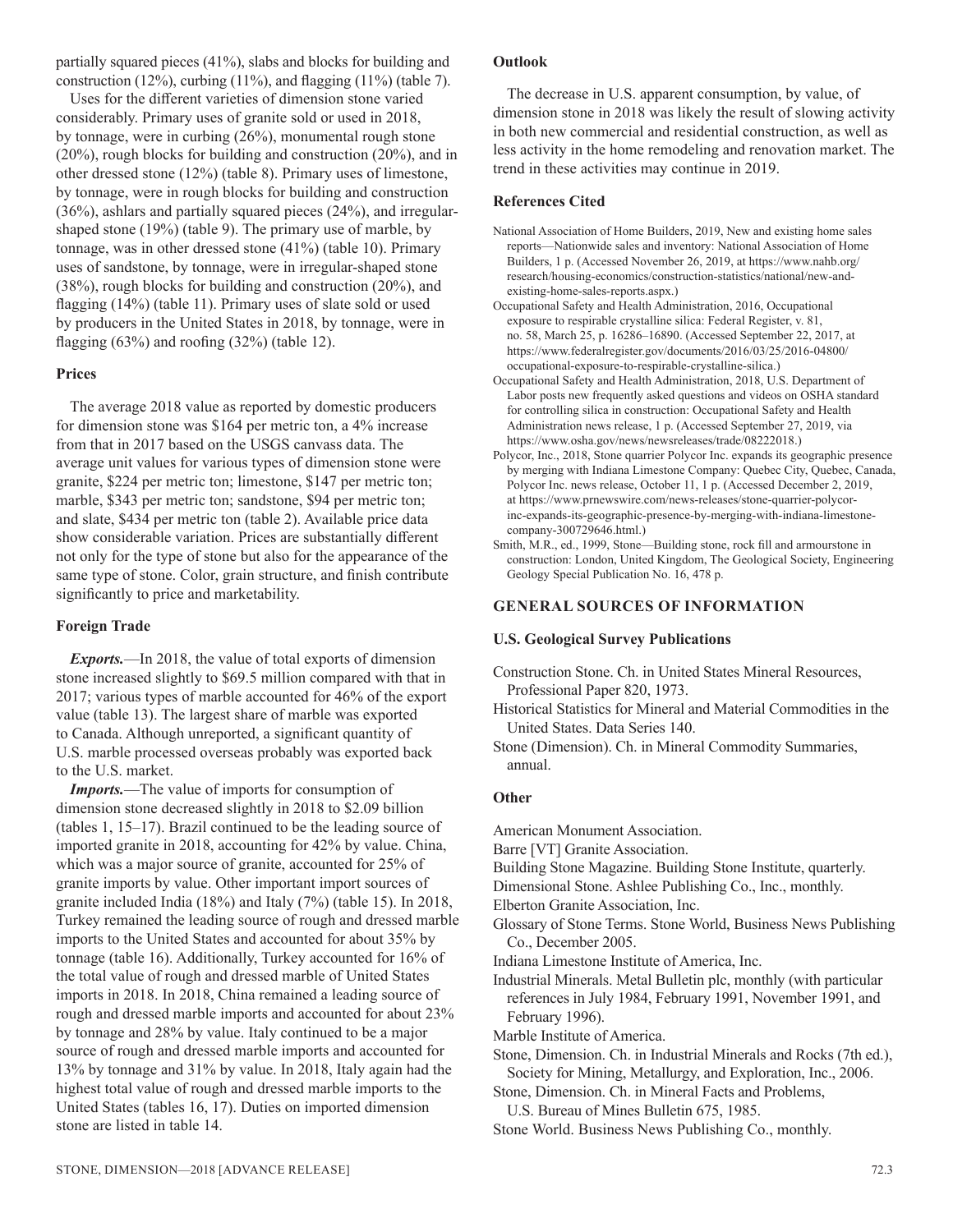#### TABLE 1 SALIENT U.S. DIMENSION STONE STATISTICS $^1$

#### (Thousand metric tons and thousand dollars)

|                                          | 2014                     | 2015                     | 2016                     | 2017                     | 2018      |
|------------------------------------------|--------------------------|--------------------------|--------------------------|--------------------------|-----------|
| Sold or used by producers:               |                          |                          |                          |                          |           |
| Quantity                                 | $2.660$ <sup>r</sup>     | $2.700$ <sup>r</sup>     | $2.960$ <sup>r</sup>     | $2,880$ <sup>r</sup>     | 2,660     |
| Value                                    | 467,000 $r$              | $469,000$ $r$            | 448,000 $r$              | 453,000 $^{\rm r}$       | 437,000   |
| Exports, value                           | 70,300                   | 74,900                   | $65,300$ <sup>r</sup>    | $68,800$ <sup>r</sup>    | 69.500    |
| Imports for consumption, value           | $2.250,000$ <sup>r</sup> | $2,350,000$ <sup>r</sup> | $2,180,000$ <sup>r</sup> | $2,120,000$ <sup>r</sup> | 2,090,000 |
| Apparent consumption, value <sup>2</sup> | $2,640,000$ <sup>r</sup> | $2,740,000$ <sup>r</sup> | 2,560,000                | $2,510,000$ <sup>r</sup> | 2,460,000 |

r Revised.

<sup>1</sup>Table includes data available through April 16, 2020. Data are rounded to no more than three significant digits.

 $2$  Equals value of sold or used by producers plus imports for consumption minus exports.

#### TABLE 2 DIMENSION STONE SOLD OR USED BY PRODUCERS IN THE UNITED STATES, BY TYPE<sup>1,2</sup>

|                                  | 2017                     |                         | 2018          |             |  |
|----------------------------------|--------------------------|-------------------------|---------------|-------------|--|
|                                  | Quantity                 | Value                   | Quantity      | Value       |  |
| Type                             | (metric tons)            | (thousands)             | (metric tons) | (thousands) |  |
| Granite                          | 526,000 $^{\rm r}$       | $$115,000$ <sup>r</sup> | 484,000       | \$108,000   |  |
| Limestone                        | 1,360,000                | 205,000                 | 1,330,000     | 196,000     |  |
| Marble                           | 56,100                   | 17,500                  | 55,900        | 19,200      |  |
| Sandstone                        | 693,000 $^{\rm r}$       | $56,900$ r              | 519,000       | 48,800      |  |
| Slate                            | 49,500 $r$               | $21,800$ <sup>r</sup>   | 55,300        | 24,000      |  |
| Miscellaneous stone <sup>3</sup> | 197,000                  | 36,600                  | 209,000       | 40,300      |  |
| Total                            | $2,880,000$ <sup>r</sup> | 453,000 $^{\rm r}$      | 2,660,000     | 437,000     |  |

r Revised.

<sup>1</sup>Table includes data available through April 16, 2020. Data are rounded to no more than three significant digits; may not add to totals shown.

 $2$ Does not include American Samoa, Guam, Puerto Rico, and the U.S. Virgin Islands.

<sup>3</sup>Includes any other type of stone used as building stone and commercial stone that does not fit other listed categories.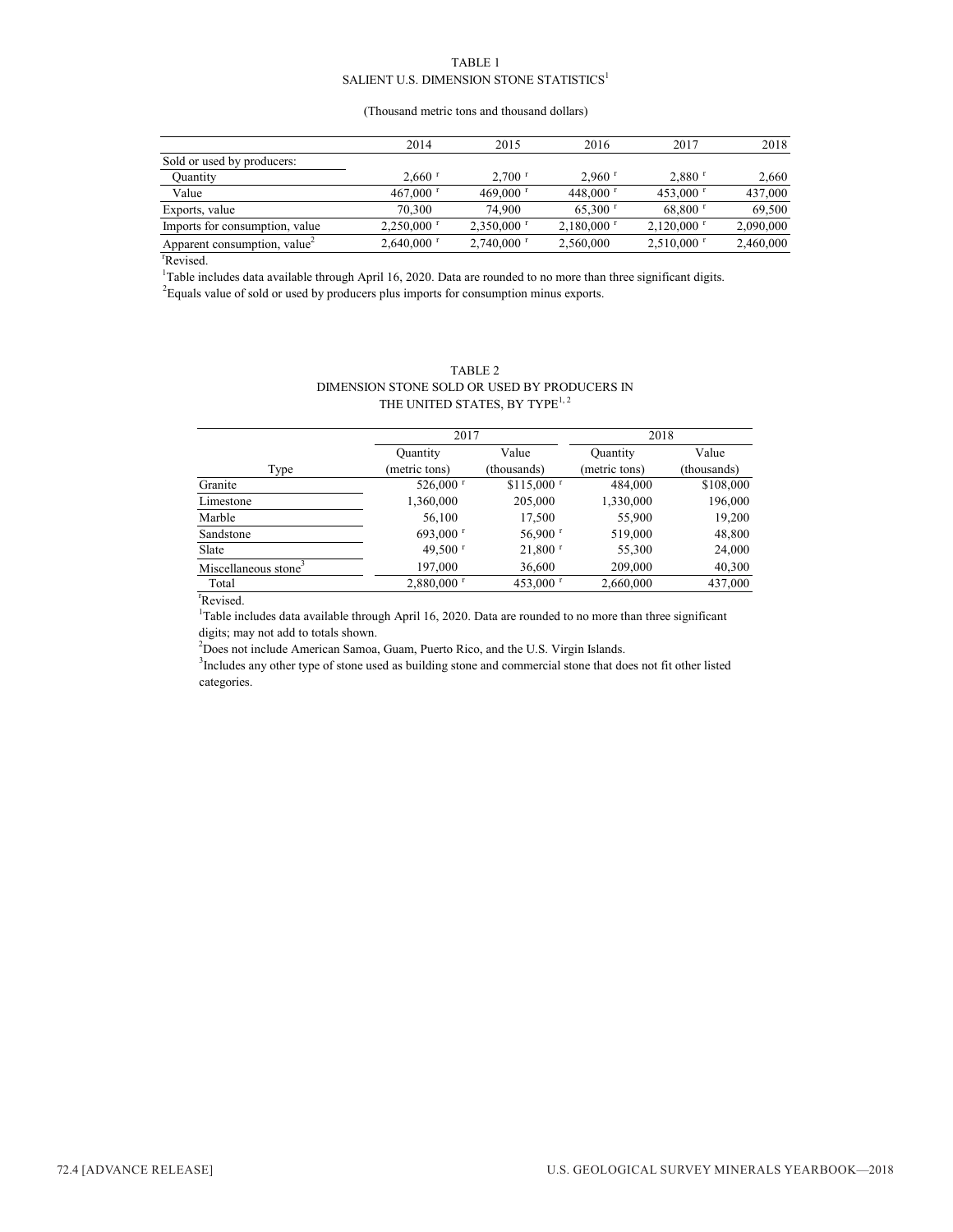#### TABLE 3 DIMENSION STONE SOLD OR USED BY PRODUCERS IN THE UNITED STATES, BY STATE<sup>1</sup>

|                | 2017                   |                       | 2018          |             |  |  |
|----------------|------------------------|-----------------------|---------------|-------------|--|--|
|                | Quantity               | Value                 | Quantity      | Value       |  |  |
| State          | (metric tons)          | (thousands)           | (metric tons) | (thousands) |  |  |
| Alabama        | W                      | W                     | W             | W           |  |  |
| Arizona        | W                      | \$5,470               | 45,300        | \$4,960     |  |  |
| Arkansas       | W                      | W                     | 11,800        | 1,500       |  |  |
| California     | 19,000                 | 6,890                 | 17,600        | 6,300       |  |  |
| Colorado       | 29,800                 | W                     | 28,500        | W           |  |  |
| Connecticut    | 17,800 r               | $4,120$ <sup>r</sup>  | 17,000        | 3,880       |  |  |
| Georgia        | 132,000 $r$            | $13,400$ <sup>r</sup> | 138,000       | 12,700      |  |  |
| Idaho          | 52,200                 | 8,260                 | 68,200        | 10,900      |  |  |
| Illinois       | W                      | W                     | W             | W           |  |  |
| Indiana        | 223,000                | 38,900                | 198,000       | 33,500      |  |  |
| Kansas         | W                      | W                     | W             | W           |  |  |
| Maine          | W                      | W                     | W             | W           |  |  |
| Maryland       | 8,810                  | 2,070                 | 10,400        | 2,250       |  |  |
| Massachusetts  | W                      | W                     | W             | W           |  |  |
| Michigan       | W                      | W                     | W             | W           |  |  |
| Minnesota      | 60,500                 | 21,400                | 56,000        | 19,800      |  |  |
| Missouri       | 57,600 r               | $14,500$ <sup>r</sup> | 60,700        | 14,900      |  |  |
| Montana        | W                      | 4,620                 | W             | W           |  |  |
| Nevada         | W                      | W                     | W             | W           |  |  |
| New Hampshire  | W                      | W                     | W             | W           |  |  |
| New Mexico     | W                      | W                     | W             | W           |  |  |
| New York       | 84,400                 | 13,900                | 74,500        | 13,700      |  |  |
| North Carolina | 84,400                 | 14,600                | 33,200        | 17,900      |  |  |
| Ohio           | W                      | W                     | W             | W           |  |  |
| Oklahoma       | 55,000                 | 7,260                 | 60,400        | 5,620       |  |  |
| Pennsylvania   | 59,600 r               | 6,600                 | 48,200        | 7,340       |  |  |
| South Dakota   | W                      | W                     | W             | W           |  |  |
| Tennessee      | 45,700                 | 8,530                 | 42,300        | 8,340       |  |  |
| Texas          | 1,330,000              | 142,000               | 1,130,000     | 126,000     |  |  |
| Utah           | 3,770                  | 470                   | 3,700         | 501         |  |  |
| Vermont        | $106,000$ <sup>r</sup> | 28,300 r              | 105,000       | 27,500      |  |  |
| Virginia       | $14,100$ <sup>r</sup>  | $8,360$ <sup>r</sup>  | 14,200        | 8,440       |  |  |
| Washington     | W                      | W                     | W             | W           |  |  |
| Wisconsin      | $201,000$ <sup>r</sup> | 36,700 r              | 233,000       | 47,000      |  |  |
| Other          | $296,000$ <sup>r</sup> | 66,500 <sup>r</sup>   | 265,000       | 64,200      |  |  |
| Total          | 2,880,000 r            | 453,000 r             | 2,660,000     | 437,000     |  |  |

r Revised. W Withheld to avoid disclosing company proprietary data; included in "Other." <sup>1</sup>Table includes data available through April 16, 2020. Data are rounded to no more than three significant digits; may not add to totals shown.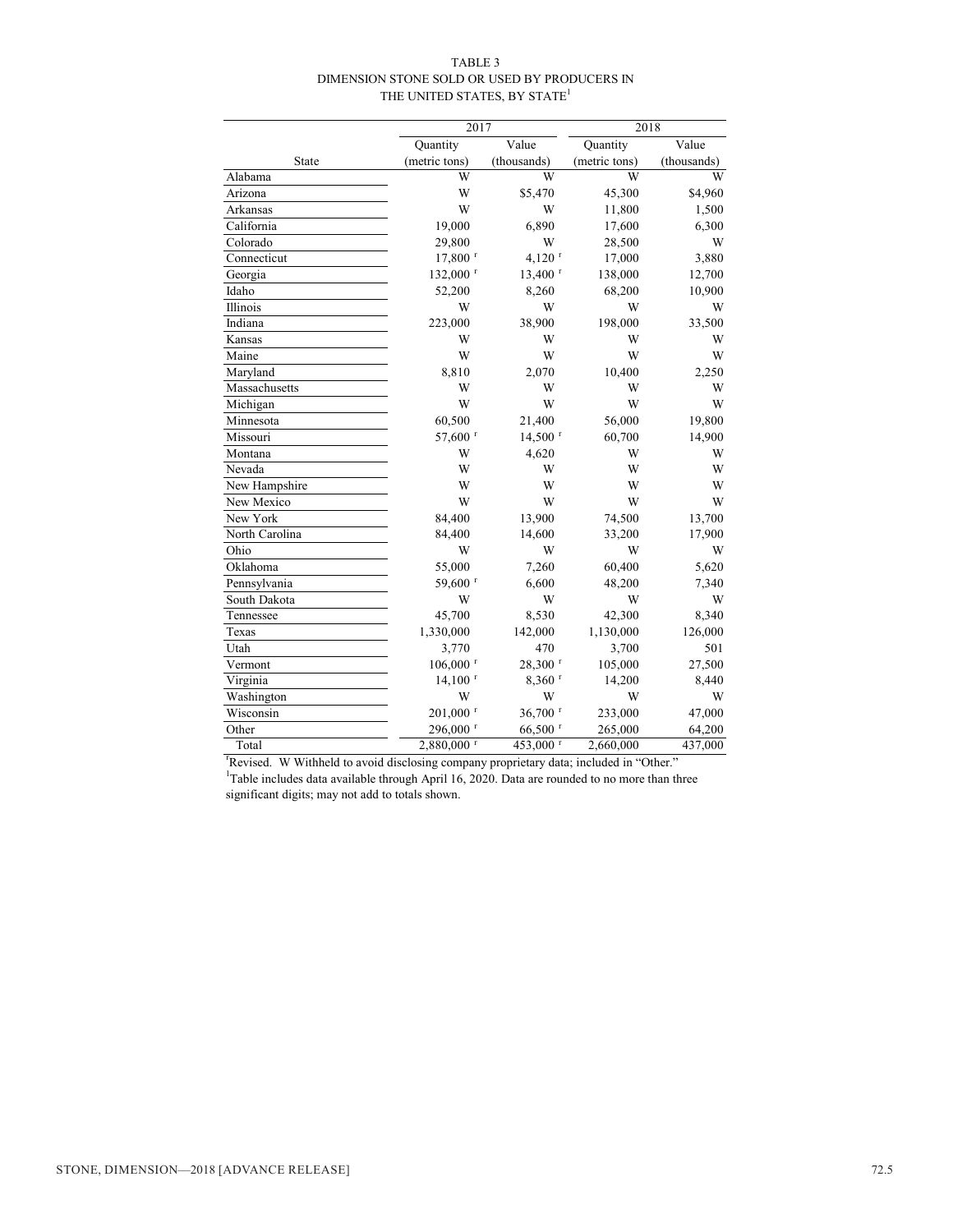#### TABLE 4 DIMENSION GRANITE SOLD OR USED BY PRODUCERS IN THE UNITED STATES, BY STATE<sup>1</sup>

|                    | 2017                   |                        | 2018          |             |
|--------------------|------------------------|------------------------|---------------|-------------|
|                    | Quantity               | Value                  | Quantity      | Value       |
| <b>State</b>       | (metric tons)          | (thousands)            | (metric tons) | (thousands) |
| Georgia            | $122,000$ <sup>r</sup> | $$11,400$ <sup>r</sup> | 127,000       | \$10,600    |
| Vermont            | $67,500$ <sup>r</sup>  | $11,200$ <sup>r</sup>  | 75,100        | 10,800      |
| Other <sup>2</sup> | 336,000 r              | $92,400$ <sup>r</sup>  | 282,000       | 86,700      |
| Total              | $526,000$ <sup>r</sup> | $115,000$ <sup>r</sup> | 484,000       | 108,000     |

r Revised.

<sup>1</sup>Table includes data available through April 16, 2020. Data are rounded to no more than three significant digits; may not add to totals shown.

2 Includes California, Connecticut, Maine, Maryland, Massachusetts, Minnesota, Missouri, New Hampshire, New York, North Carolina, Oklahoma, South Dakota, Texas, Virginia, and Wisconsin.

#### TABLE 5 DIMENSION LIMESTONE SOLD OR USED BY PRODUCERS IN THE UNITED STATES, BY STATE<sup>1</sup>

|                    | 2017                  |                      | 2018          |             |  |
|--------------------|-----------------------|----------------------|---------------|-------------|--|
|                    | Quantity              | Value                | Quantity      | Value       |  |
| State              | (metric tons)         | (thousands)          | (metric tons) | (thousands) |  |
| Alabama            | 6,400                 | \$1,150              | 13,300        | \$2,380     |  |
| Arkansas           | 526                   | 53                   | 472           | 47          |  |
| California         | W                     | W                    | W             | W           |  |
| Colorado           | W                     | W                    | 4,540         | 320         |  |
| Connecticut        | 5,900                 | 1,300                | 5,260         | 1,160       |  |
| Idaho              | 17,100                | 1,440                | W             | W           |  |
| Indiana            | 223,000               | 38,900               | 198,000       | 33,500      |  |
| Kansas             | W                     | W                    | W             | W           |  |
| Minnesota          | 41,900                | 11,900               | 40,200        | 11,300      |  |
| Missouri           | $46,400$ <sup>r</sup> | $7,830$ <sup>r</sup> | 50,000        | 8,390       |  |
| New York           | 22,000                | 3,760                | 15,500        | 2,650       |  |
| Oklahoma           | 19,100                | 1,560                | 30,100        | 2,480       |  |
| Tennessee          | 28,700                | 4,990                | 24,700        | 4,750       |  |
| Texas              | 821,000               | 107,000              | 782,000       | 96,300      |  |
| Utah               | 1,860                 | 195                  | 1,180         | 122         |  |
| Virginia           | 2,090                 | 828                  | 2,270         | 900         |  |
| Wisconsin          | 113,000               | 22,300               | 134,000       | 29,100      |  |
| Other <sup>2</sup> | $7,180$ <sup>r</sup>  | $1,580$ <sup>r</sup> | 32,200        | 3,130       |  |
| Total              | 1,360,000             | 205,000              | 1,330,000     | 196,000     |  |

<sup>1</sup>Table includes data available through April 16, 2020. Data are rounded to no more than three significant digits; may not add to totals shown. <sup>r</sup>Revised. W Withheld to avoid disclosing company proprietary data; included in "Other."

<sup>2</sup>Includes California (2017, 2018), Colorado (2017), Idaho (2018), and Kansas (2017, 2018).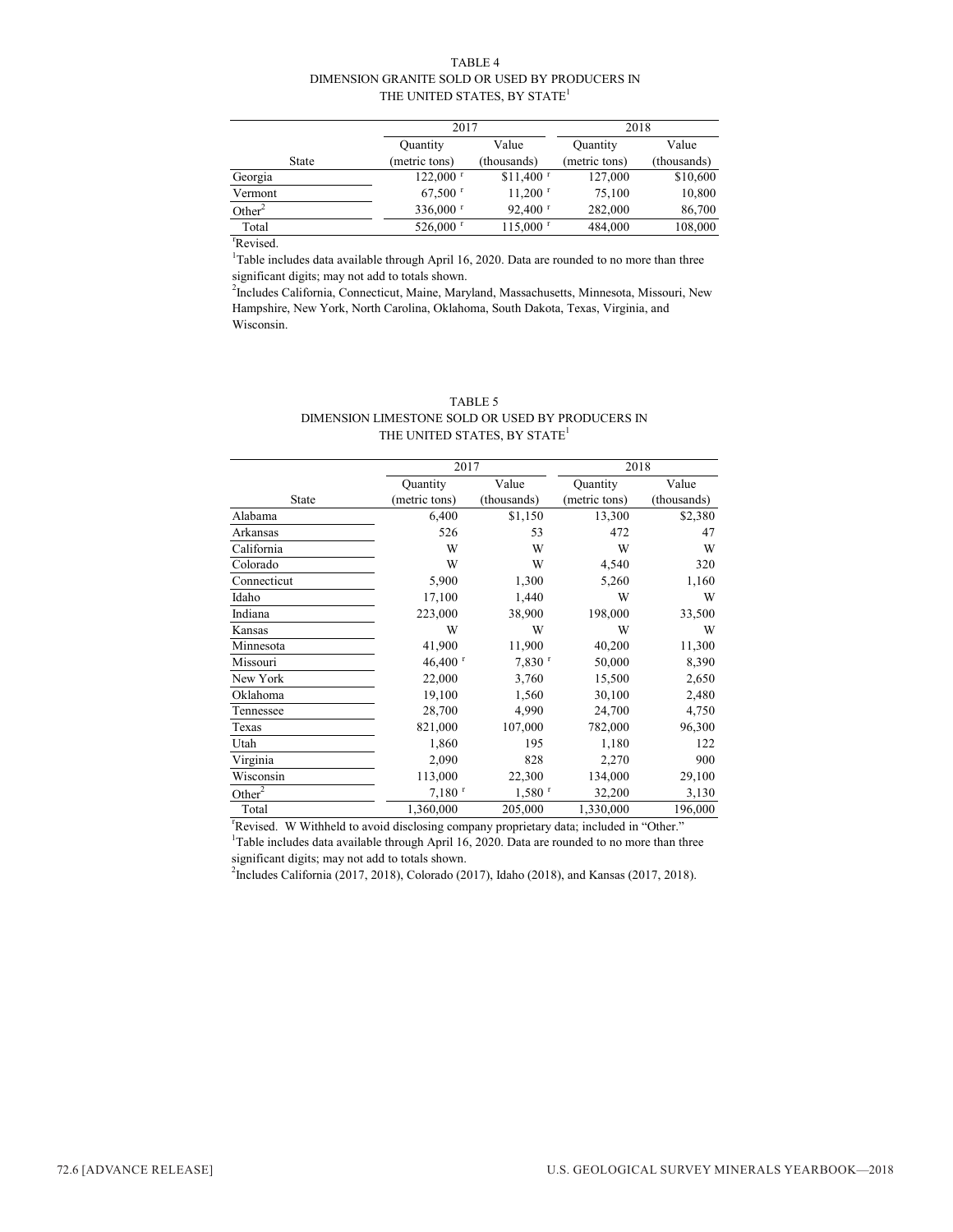#### TABLE 6 DIMENSION SANDSTONE SOLD OR USED BY PRODUCERS IN THE UNITED STATES, BY STATE<sup>1</sup>

|                    | 2017                  |                       | 2018          |             |  |
|--------------------|-----------------------|-----------------------|---------------|-------------|--|
|                    | Quantity              | Value                 | Quantity      | Value       |  |
| State              | (metric tons)         | (thousands)           | (metric tons) | (thousands) |  |
| Arizona            | W                     | W                     | 40,600        | \$4,280     |  |
| Arkansas           | W                     | W                     | 11,300        | 1,450       |  |
| Colorado           | 10,500                | \$1,970               | 5,330         | 1,100       |  |
| Kansas             | 138                   | 29                    | 347           | 74          |  |
| Maryland           | 2,730                 | 680                   | W             | W           |  |
| Michigan           | 10,400                | 891                   | 10,700        | 909         |  |
| Nevada             | 9,980                 | 1,340                 | 8,160         | 1,100       |  |
| New York           | 19,700                | 1,700                 | 13,700        | 1,930       |  |
| Ohio               | W                     | W                     | W             | W           |  |
| Oklahoma           | 27,900                | 5,040                 | 19,700        | 2,240       |  |
| Pennsylvania       | $52,900$ <sup>r</sup> | 3,970                 | 42,100        | 4,840       |  |
| Tennessee          | W                     | W                     | 5,810         | 582         |  |
| Texas              | 476,000               | 27,400                | 316,000       | 22,600      |  |
| Washington         | 27                    | 13                    |               |             |  |
| Wisconsin          | 687                   | W                     | 861           | W           |  |
| Other <sup>2</sup> | $82,100$ <sup>r</sup> | $13,800$ <sup>r</sup> | 44,900        | 7,720       |  |
| Total              | 693,000 r             | $56,900$ <sup>r</sup> | 519,000       | 48,800      |  |

<sup>r</sup>Revised. W Withheld to avoid disclosing company proprietary data; included in "Other." -- Zero.

<sup>1</sup>Table includes data available through April 16, 2020. Data are rounded to no more than three significant digits; may not add to totals shown.

2 Includes Arizona (2017), Arkansas (2017), Maryland (2018), Ohio (2017, 2018), Tennessee (2017), and Wisconsin (2017, 2018).

|--|--|

#### DIMENSION STONE SOLD OR USED BY PRODUCERS IN THE UNITED STATES, BY  $\mathrm{USE}^1$

|                                                | 2017                     |                         | 2018            |             |
|------------------------------------------------|--------------------------|-------------------------|-----------------|-------------|
|                                                | Quantity                 | Value                   | <b>Quantity</b> | Value       |
| Use                                            | (metric tons)            | (thousands)             | (metric tons)   | (thousands) |
| Rough stone:                                   |                          |                         |                 |             |
| Rough blocks for building and construction     | $840,000$ <sup>r</sup>   | $$133,000$ <sup>r</sup> | 761,000         | \$125,000   |
| Irregular-shaped stone                         | $618,000$ <sup>r</sup>   | 42,900 $^{\rm r}$       | 498,000         | 45,700      |
| Monumental                                     | 113,000                  | $19,300$ <sup>r</sup>   | 114,000         | 19,700      |
| Other <sup>2</sup>                             | $80,000$ <sup>r</sup>    | $11,700$ <sup>r</sup>   | 66,800          | 16,400      |
| Dressed stone:                                 |                          |                         |                 |             |
| Ashlars and partially squared pieces           | 545,000 r                | $97,000$ <sup>r</sup>   | 504,000         | 88,200      |
| Slabs and blocks for building and construction | $144,000$ <sup>r</sup>   | $30,700$ <sup>r</sup>   | 146,000         | 26,900      |
| Monumental                                     | $28,500$ <sup>r</sup>    | $13,400$ <sup>r</sup>   | 34,500          | 12,400      |
| Curbing                                        | 133,000 r                | $28,900$ <sup>r</sup>   | 128,000         | 20,400      |
| Flagging                                       | $164,000$ <sup>r</sup>   | $15,200$ <sup>r</sup>   | 128,000         | 12,500      |
| Flagging (slate)                               | $20,200$ <sup>r</sup>    | 4,300 $r$               | 34,800          | 8,130       |
| Panels and veneer                              | 89,000                   | 21,200                  | 106,000         | 30,700      |
| Roofing slate                                  | $26,000$ <sup>r</sup>    | $16,600$ <sup>r</sup>   | 17,700          | 14,400      |
| Flooring slate                                 | $611$ <sup>r</sup>       | $565$ <sup>r</sup>      | 755             | 1,000       |
| Tile, all dimensions                           | 18,500                   | 3,760                   | 13,700          | 3,030       |
| Other $3$                                      | 55,900 r                 | $14,000$ <sup>r</sup>   | 105,000         | 12,700      |
| Total                                          | $2,880,000$ <sup>r</sup> | 453,000 $^{\rm r}$      | 2,660,000       | 437,000     |

r Revised.

<sup>1</sup>Table includes data available through April 16, 2020. Data are rounded to no more than three significant digits; may not add to totals shown.

 $2$ Includes flagging stone, exports, uses not specified, and uses not listed.

<sup>3</sup>Includes blackboards, exports, structural and sanitary, uses not specified, and uses not listed.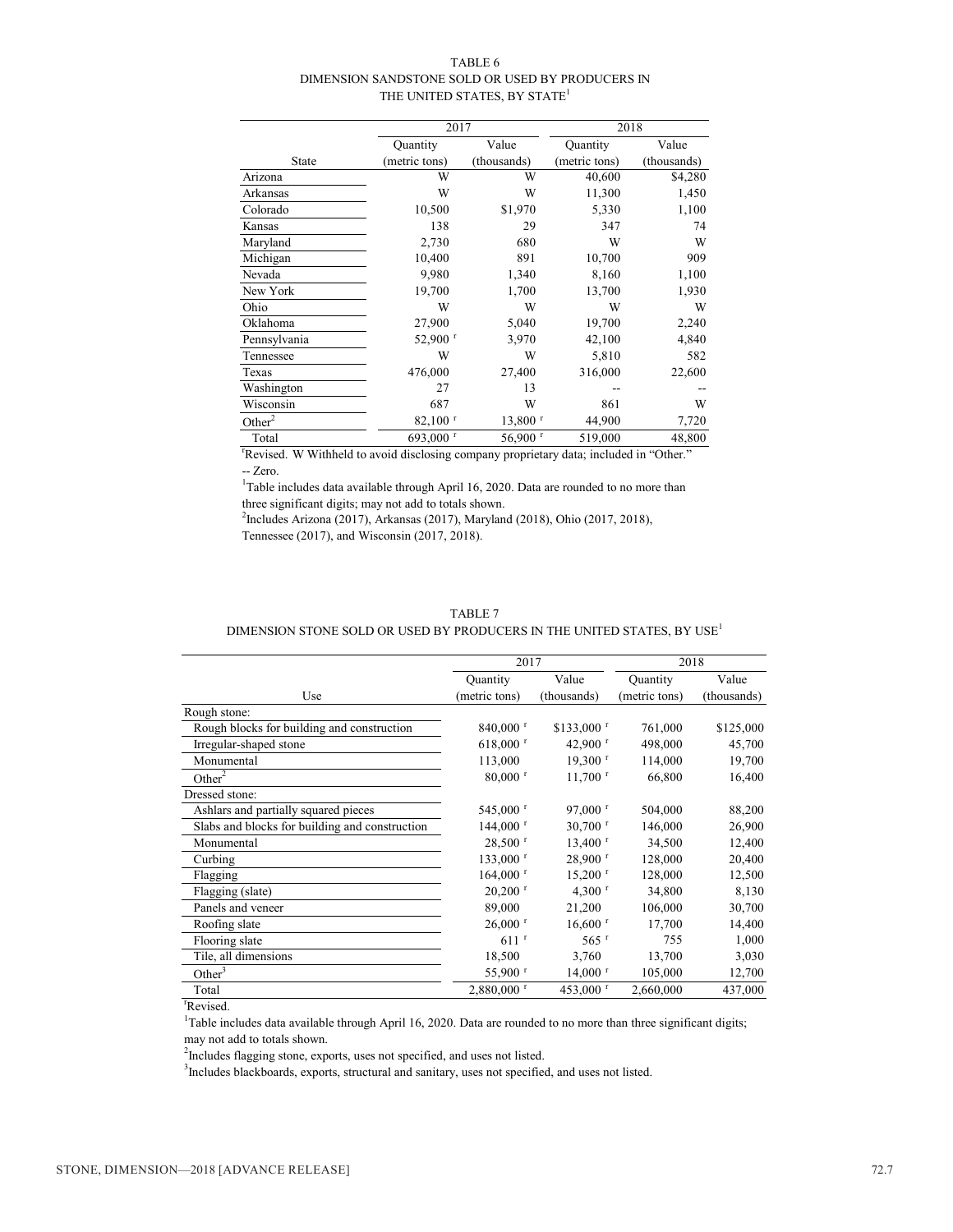#### TABLE 8

#### DIMENSION GRANITE SOLD OR USED BY PRODUCERS IN THE UNITED STATES, BY  ${\rm USE}^1$

|                                                | 2017                   |                        | 2018          |             |
|------------------------------------------------|------------------------|------------------------|---------------|-------------|
|                                                | Quantity               | Value                  | Quantity      | Value       |
| Use                                            | (metric tons)          | (thousands)            | (metric tons) | (thousands) |
| Rough stone:                                   |                        |                        |               |             |
| Rough blocks for building and construction     | $106,000$ <sup>r</sup> | $$27,600$ r            | 96,700        | \$26,200    |
| Irregular-shaped stone                         | $66,500$ r             | $1,960$ <sup>r</sup>   | 30,800        | 2,000       |
| Monumental                                     | 103,000                | $17.200$ <sup>r</sup>  | 98,600        | 15,300      |
| Other <sup>2</sup>                             | 4,110                  | $1,350$ <sup>r</sup>   | 1,730         | 673         |
| Dressed stone:                                 |                        |                        |               |             |
| Ashlars and partially squared pieces           | $29.400$ <sup>r</sup>  | $10,700$ <sup>r</sup>  | 35,500        | 11,700      |
| Slabs and blocks for building and construction | 14,700                 | 4.200                  | 11,500        | 2,800       |
| Monumental                                     | $18,800$ <sup>r</sup>  | $11,000$ <sup>r</sup>  | 23,500        | 10,400      |
| Curbing                                        | $133,000$ <sup>r</sup> | $28,900$ <sup>r</sup>  | 128,000       | 20,300      |
| Other <sup>3</sup>                             | $50,000$ r             | $12,000$ <sup>r</sup>  | 57,700        | 18,700      |
| Total                                          | $526,000$ <sup>r</sup> | $115,000$ <sup>r</sup> | 484,000       | 108,000     |

r Revised.

<sup>1</sup>Table includes data available through April 16, 2020. Data are rounded to no more than three significant digits; may not add to totals shown.

<sup>2</sup>Includes exports and uses not listed.

<sup>3</sup>Includes flagging, panels and veneer, tile, uses not specified, and uses not listed.

#### TABLE 9 DIMENSION LIMESTONE SOLD OR USED BY PRODUCERS IN THE UNITED STATES, BY USE<sup>1</sup>

|                                                | 2017                   |                        | 2018          |             |  |
|------------------------------------------------|------------------------|------------------------|---------------|-------------|--|
|                                                | Quantity               | Value                  | Quantity      | Value       |  |
| Use                                            | (metric tons)          | (thousands)            | (metric tons) | (thousands) |  |
| Rough stone:                                   |                        |                        |               |             |  |
| Rough blocks for building and construction     | $514,000$ <sup>r</sup> | $$75,500$ <sup>r</sup> | 480,000       | \$71,600    |  |
| Irregular-shaped stone                         | 260,000                | 32,100                 | 259,000       | 36,000      |  |
| Other <sup>2</sup>                             | 15,900                 | 1,780                  | 27,200        | 5,020       |  |
| Dressed stone:                                 |                        |                        |               |             |  |
| Ashlars and partially squared pieces           | 357,000                | 58,300                 | 326,000       | 48,100      |  |
| Slabs and blocks for building and construction | 94,900                 | 17.900                 | 75,400        | 17.400      |  |
| Flagging                                       | 21,800                 | 2,920                  | 13.400        | 2,370       |  |
| Panels and veneer                              | 44,100                 | $5,930$ <sup>r</sup>   | 51,600        | 7,030       |  |
| Other <sup>3</sup>                             | 48,400                 | 10,500                 | 102,000       | 8,970       |  |
| Total                                          | 1,360,000              | 205,000                | 1,330,000     | 196,000     |  |

r Revised.

<sup>1</sup>Table includes data available through April 16, 2020. Data are rounded to no more than three significant digits; may not add to totals shown.

<sup>2</sup>Includes exports, monumental, and uses not listed.

<sup>3</sup>Includes curbing limestone, monumental, tile, uses not specified, and uses not listed.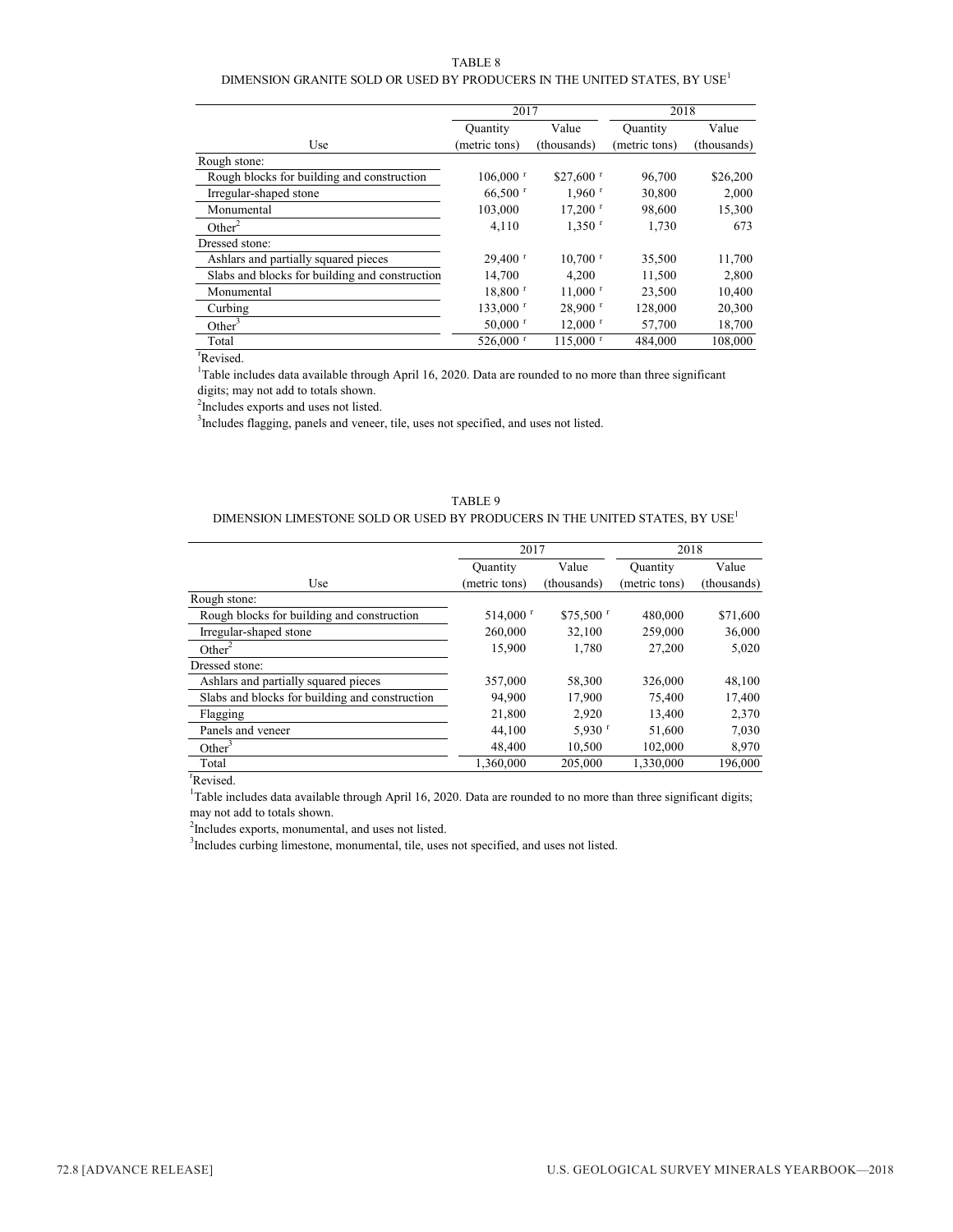#### TABLE 10 DIMENSION MARBLE SOLD OR USED BY PRODUCERS IN THE UNITED STATES, BY USE<sup>1</sup>

|                                                         | 2017          |                                           | 2018          |             |
|---------------------------------------------------------|---------------|-------------------------------------------|---------------|-------------|
|                                                         | Quantity      | Value                                     | Quantity      | Value       |
| Use                                                     | (metric tons) | (thousands)                               | (metric tons) | (thousands) |
| Rough stone, rough blocks for building and construction | 24,800        | \$5,200                                   | 21,400        | \$3,460     |
| Dressed stone <sup>2</sup>                              | 11.600        | 3,000                                     | 11.800        | 3,010       |
| Other <sup>2, 3</sup>                                   | 19.800        | 9.300                                     | 22,700        | 12.700      |
| Total                                                   | 56,100        | 17.500                                    | 55,900        | 19.200      |
| .<br>.                                                  | $\sim$ $\sim$ | $\sim$ $\sim$ $\sim$ $\sim$ $\sim$ $\sim$ | .             | .           |

<sup>1</sup>Table includes data available through April 16, 2020. Data are rounded to no more than three significant digits; may not add to totals shown.

<sup>2</sup>Includes slabs and blocks, flagging, monumental, panels and veneer, ashlars and partially squared pieces, tile, and uses not listed.

<sup>3</sup>Includes monumental stone, exports, uses not specified, and uses not listed.

#### TABLE 11

#### DIMENSION SANDSTONE SOLD OR USED BY PRODUCERS IN THE UNITED STATES, BY  $\mathrm{USE}^1$

|                                                |                        | 2017                  |               | 2018        |
|------------------------------------------------|------------------------|-----------------------|---------------|-------------|
|                                                | Quantity               | Value                 | Quantity      | Value       |
| Use                                            | (metric tons)          | (thousands)           | (metric tons) | (thousands) |
| Rough stone:                                   |                        |                       |               |             |
| Rough blocks for building and construction     | $120,000$ <sup>r</sup> | \$16,500              | 106,000       | \$15,300    |
| Irregular-shaped stone                         | 277,000                | 6.410                 | 197,000       | 5,630       |
| Other <sup>2</sup>                             | 50,300                 | 1.310                 | 2.220         | 486         |
| Dressed stone:                                 |                        |                       |               |             |
| Ashlars and partially squared pieces           | $87,500$ <sup>r</sup>  | 13,700                | 65,700        | 12,200      |
| Flagging                                       | 106,000                | 6.800                 | 74.400        | 3,670       |
| Panels and veneer                              | 9.610                  | 3.900                 | 10.100        | 1,790       |
| Slabs and blocks for building and construction | $22,700$ <sup>r</sup>  | $3,630$ <sup>r</sup>  | 50,600        | 4,650       |
| Other <sup>3</sup>                             | 19.000                 | 4.600                 | 12,700        | 5,170       |
| Total                                          | 693,000 $^{\circ}$     | $56,900$ <sup>r</sup> | 519,000       | 48,800      |

r Revised.

<sup>1</sup>Table includes data available through April 16, 2020. Data are rounded to no more than three significant digits; may not add to totals shown.

 $2$ Includes exports, monumental, and uses not specified.

<sup>3</sup>Includes tile, curbing, exports, uses not specified, and uses not listed.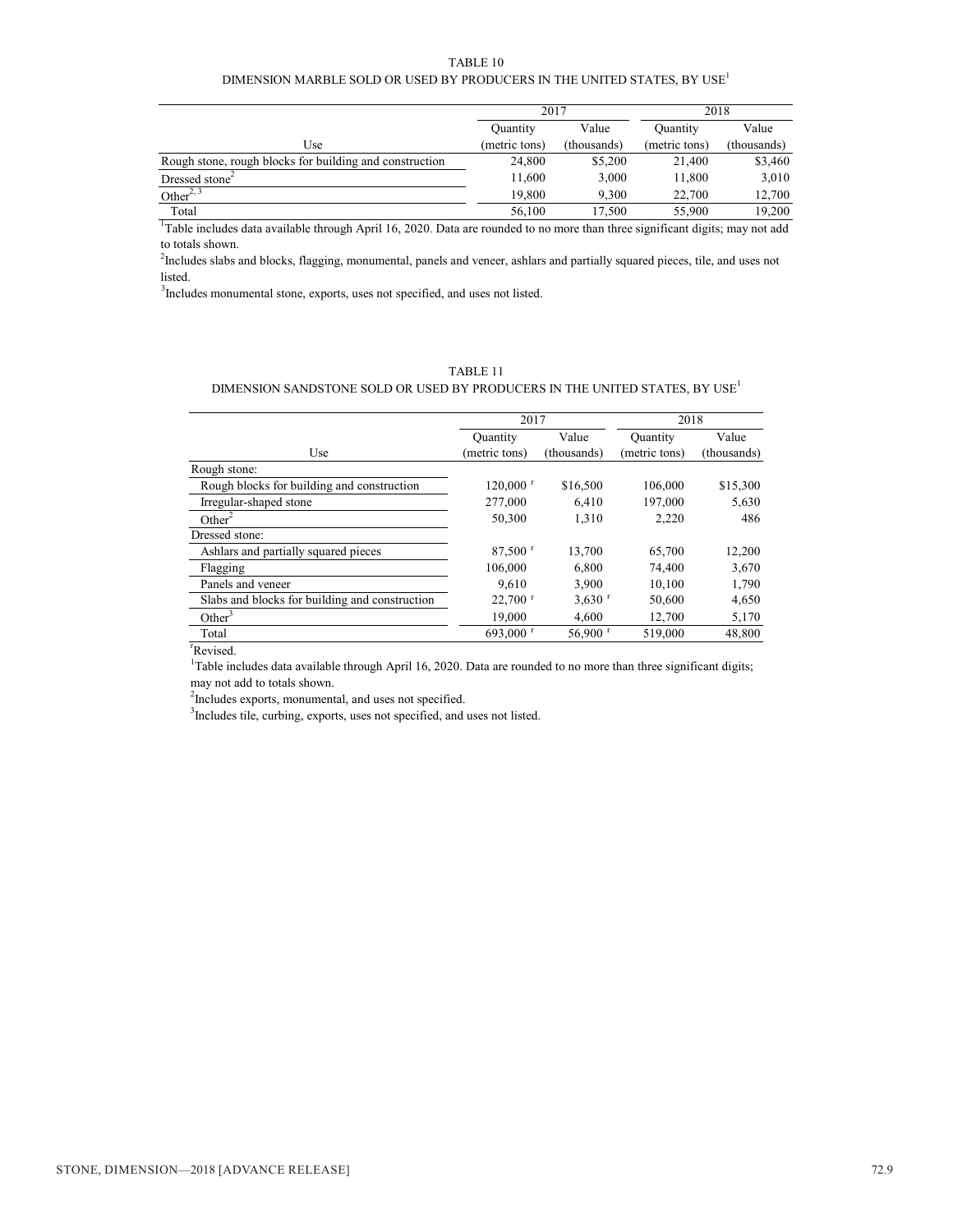TABLE 12

#### DIMENSION SLATE SOLD OR USED BY PRODUCERS IN THE UNITED STATES, BY  $\mathrm{USE}^1$

|                    | 2017                  |                       | 2018          |             |  |
|--------------------|-----------------------|-----------------------|---------------|-------------|--|
|                    | Quantity              | Value                 | Quantity      | Value       |  |
| Use                | (metric tons)         | (thousands)           | (metric tons) | (thousands) |  |
| Flagging           | $20,200$ <sup>r</sup> | $$4,300$ <sup>r</sup> | 34,800        | \$8,130     |  |
| Roofing            | $26,000$ r            | $16,600$ <sup>r</sup> | 17,700        | 14,400      |  |
| Flooring           | $611$ <sup>r</sup>    | $565$ <sup>r</sup>    | 755           | 1,000       |  |
| Other <sup>2</sup> | $2.700$ <sup>r</sup>  | 338 <sup>r</sup>      | 2.020         | 445         |  |
| Total              | 49,500 $r$            | $21,800$ <sup>r</sup> | 55,300        | 24,000      |  |

r Revised.

<sup>1</sup>Table includes data available through April 16, 2020. Data are rounded to no more than three significant digits; may not add to totals shown.

 $2$ Includes structural and sanitary purposes, uses not specified, and uses not listed.

#### TABLE 13

#### U.S. EXPORTS OF DIMENSION STONE, BY TYPE<sup>1</sup>

(Thousand metric tons and thousand dollars)

|                                                                       | 2017            |                       | 2018      |        | Major destination |
|-----------------------------------------------------------------------|-----------------|-----------------------|-----------|--------|-------------------|
| Type                                                                  | Ouantity        | Value                 | Ouantity  | Value  | in 2018, by value |
| Marble, travertine, alabaster worked $2$                              | 82              | 9.810 <sup>r</sup>    | 88        | 9,120  | Canada, 56%.      |
| Marble, travertine, crude or roughly trimmed                          | 15              | $15,000$ <sup>r</sup> | 18        | 18,000 | Italy, $90\%$ .   |
| Marble, travertine, merely cut, by sawing or otherwise <sup>3</sup>   | 5 r             | $3,940$ <sup>r</sup>  |           | 4.890  | Canada, 30%.      |
| Granite, crude or roughly trimmed                                     | 38              | $13,400$ <sup>r</sup> | 39        | 12.600 | China, 60%.       |
| Granite, merely cut by sawing or otherwise <sup>3</sup>               | 26              | $8,680$ <sup>r</sup>  | 22        | 6,550  | Canada, 69%.      |
| Slate, worked and articles of slate                                   | <b>NA</b>       | 2,550                 | <b>NA</b> | 2.420  | Canada, 52%.      |
| Slate, whether or not roughly trimmed or merely cut <sup>3</sup>      | 2               | 456                   | 13        | 1.600  | China, 80%.       |
| Other calcareous monumental or building stone; alabaster <sup>4</sup> | 20 <sup>r</sup> | $8,460$ <sup>r</sup>  | 19        | 7.460  | Canada, 91%.      |
| Other monumental or building stone <sup>3</sup>                       | 21 <sup>r</sup> | $6,460$ <sup>r</sup>  | 21        | 6.890  | Canada, 76%.      |
| Total                                                                 | XX              | $68,800$ <sup>r</sup> | XX        | 69.500 |                   |

<sup>r</sup>Revised. NA Not available. XX Not applicable.

<sup>1</sup>Table includes data available through April 16, 2020. Data are rounded to no more than three significant digits; may not add to totals shown.

 $2$ Further worked than simply cut with a flat surface.

<sup>3</sup>Blocks or slabs.

<sup>4</sup>Crude, roughly trimmed, or merely cut into blocks or slabs. Other than marble and travertine.

<sup>5</sup>Crude, roughly trimmed, or merely cut into blocks or slabs. Other than calcareous stone and alabaster, granite, sandstone, slate, dolomite, quartzite, and steatite.

Source: U.S. Census Bureau.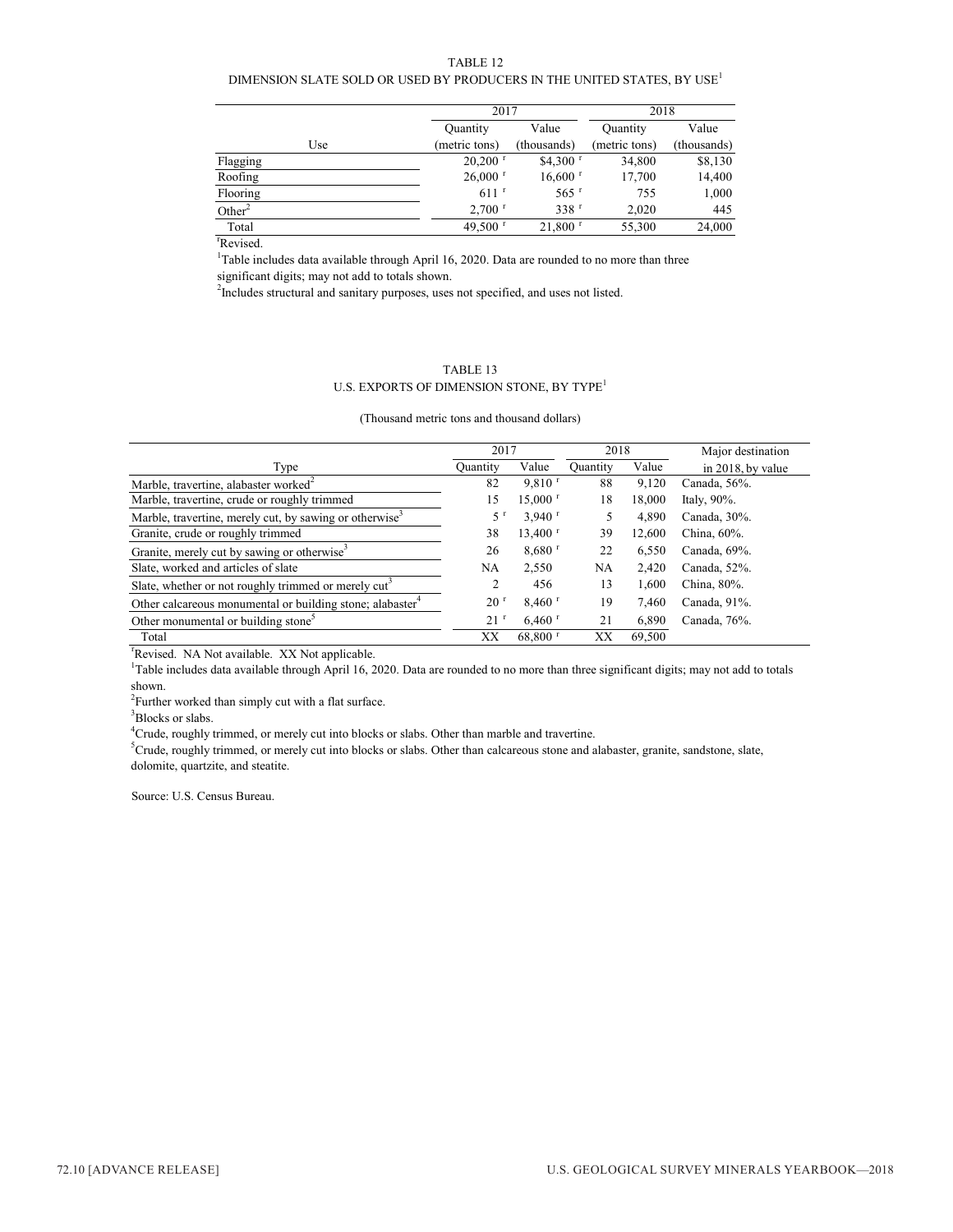#### TABLE 14 U.S. IMPORT DUTIES ON DIMENSION  $\mathbf{STONE}^{1}$

|                                                                |                       | NTR <sup>3</sup> | Non-NTR, <sup>3</sup>    |
|----------------------------------------------------------------|-----------------------|------------------|--------------------------|
| Tariff item                                                    | HTS <sup>2</sup> code | January 1, 2018  | January 1, 2018          |
| Slate, rough blocks or slabs                                   | 2514.00.0000          | Free             | 25% ad valorem.          |
| Rough blocks or slabs of marble, travertine, other calcareous  | 2515.00.0000          |                  |                          |
| monumental or building stone:                                  |                       |                  |                          |
| Marble and travertine:                                         |                       |                  |                          |
| Crude or roughly trimmed                                       | 2515.11.0000          | do.              | \$22.95 per cubic meter. |
| Marble, merely cut                                             | 2515.12.1000          | do.              | 13% ad valorem.          |
| Travertine, merely cut                                         | 2515.12.2000          | 3.0% ad valorem  | 50% ad valorem.          |
| Other calcareous stone, alabaster                              | 2515.20.0000          | do.              | Do.                      |
| Rough blocks or slabs of granite, porphyry, basalt, sandstone, | 2516.00.0000          |                  |                          |
| other monumental or building stone:                            |                       |                  |                          |
| Granite:                                                       |                       |                  |                          |
| Crude or roughly trimmed                                       | 2516.11.0000          | Free             | \$8.83 per cubic meter.  |
| Merely cut                                                     | 2516.12.0000          | 2.8% ad valorem  | 60% ad valorem.          |
| Sandstone:                                                     |                       |                  |                          |
| Crude or roughly trimmed                                       | 2516.20.1000          | Free             | \$5.30 per cubic meter.  |
| Merely cut                                                     | 2516.20.2000          | 3.0% ad valorem  | 50% ad valorem.          |
| Other monumental or building stone                             | 2516.90.0000          | do.              | Do.                      |
| Setts, curbstones, flagstones                                  | 6801.00.0000          | 2.8% ad valorem  | 60% ad valorem.          |
| Worked monumental or building stone:                           | 6802.00.0000          |                  |                          |
| Tiles and cubes under 7 centimeters square, granules           | 6802.10.0000          | 4.8% ad valorem  | 40% ad valorem.          |
| Other stone and articles with a flat or even surface:          |                       |                  |                          |
| Marble, travertine, and alabaster:                             | 6802.21.0000          |                  |                          |
| Travertine                                                     | 6802.21.1000          | 4.2% ad valorem  | 50% ad valorem.          |
| Other                                                          | 6802.21.5000          | 1.9% ad valorem  | 13% ad valorem.          |
| Granite                                                        | 6802.23.0000          | 3.7% ad valorem  | 60% ad valorem.          |
| Other calcareous stone                                         | 6802.29.1000          | 4.9% ad valorem  | 50% ad valorem.          |
| Other stone                                                    | 6802.29.9000          | 6.0% ad valorem  | 30% ad valorem.          |
| Other:                                                         |                       |                  |                          |
| Marble, travertine, and alabaster:                             | 6802.91.0000          |                  |                          |
| Marble:                                                        |                       |                  |                          |
| Slabs                                                          | 6802.91.0500          | 2.5% ad valorem  | 15% ad valorem.          |
| Other                                                          | 6802.91.1500          | 4.9% ad valorem  | 50% ad valorem.          |
| Travertine:                                                    |                       |                  |                          |
| Travertine articles of subheading 6802.21.1000 that have       | 6802.91.2000          | 4.2% ad valorem  | Do.                      |
| been dressed or polished but not further worked                |                       |                  |                          |
| Other                                                          | 6802.91.2500          | 3.7% ad valorem  | 40% ad valorem.          |
| Alabaster                                                      | 6802.91.3000          | 4.7% ad valorem  | 50% ad valorem.          |
| Other calcareous stone                                         | 6802.92.0000          | 4.9% ad valorem  | Do.                      |
| Granite                                                        | 6802.93.0000          | 3.7% ad valorem  | 60% ad valorem.          |
| Other stone                                                    | 6802.99.0000          | 6.5% ad valorem  | 40% ad valorem.          |
| Worked slate and articles:                                     | 6803.00.0000          |                  |                          |
| Roofing slate                                                  | 6803.00.1000          | 3.3% ad valorem  | 25% ad valorem.          |
| Other                                                          | 6803.00.5000          | Free             | Do.                      |
| $D^*$                                                          |                       |                  |                          |

Do., do. Ditto.<br><sup>1</sup>Table includes data available through April 16, 2020.

<sup>2</sup>Harmonized Tariff Schedule of the United States.

<sup>3</sup>Normal trade relations.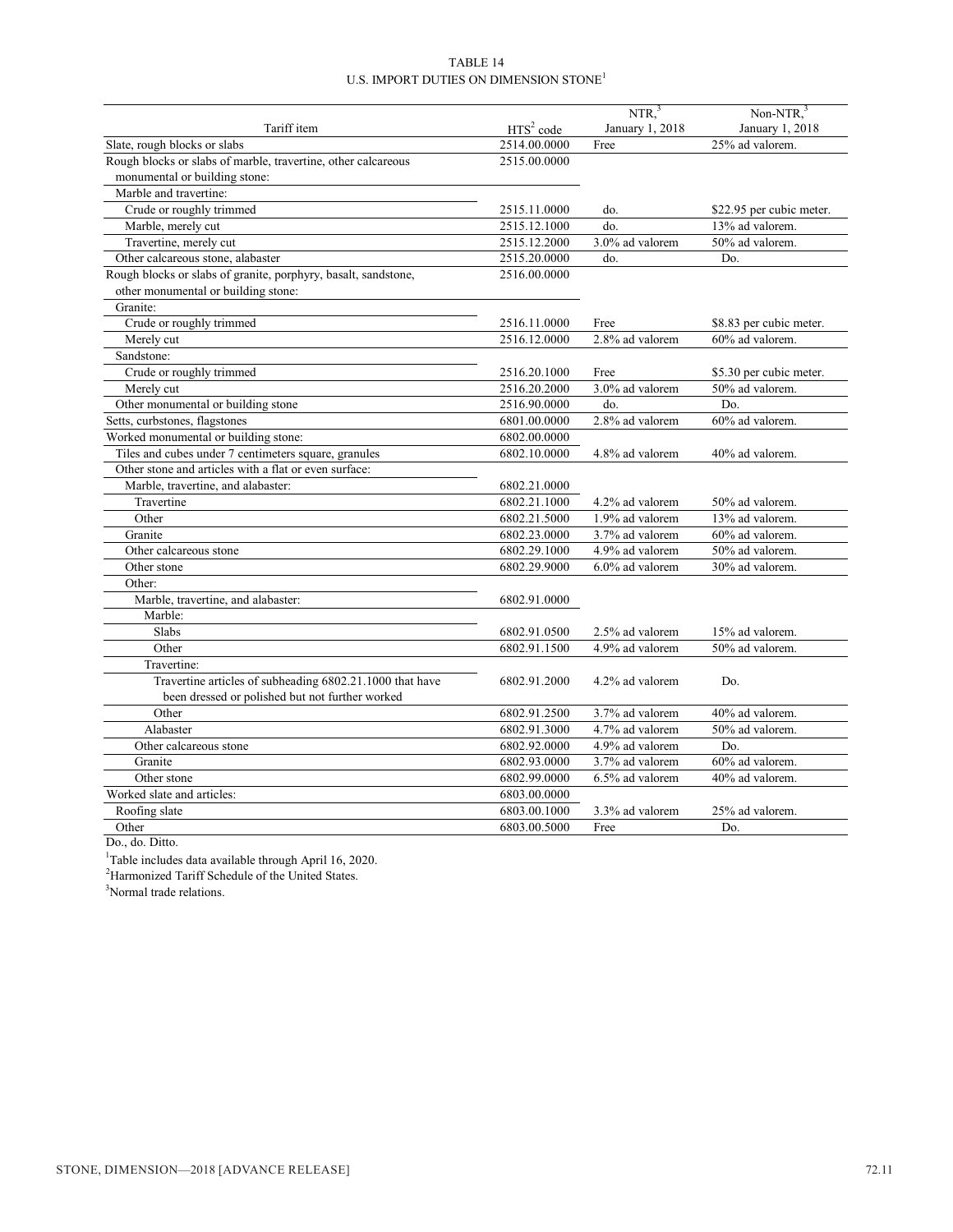#### TABLE 15 U.S. IMPORTS FOR CONSUMPTION OF DIMENSION GRANITE, BY COUNTRY OR LOCALITY<sup>1</sup>

#### (Thousand dollars)

|                       | <b>Dressed</b>           |                          |                          |                          |                        |                          |                          |                          |                        |                       |
|-----------------------|--------------------------|--------------------------|--------------------------|--------------------------|------------------------|--------------------------|--------------------------|--------------------------|------------------------|-----------------------|
|                       |                          | Worked granite           |                          |                          |                        |                          |                          |                          |                        |                       |
|                       |                          | Cut to size <sup>5</sup> |                          |                          |                        |                          |                          |                          |                        |                       |
|                       | Rough                    | Simply                   | Not cut                  | Maximum 1.5              | $1.5 - 7.5$            | Minimum 7.5 centimeters  |                          |                          | Total                  | Total                 |
| Country or locality   | granite <sup>2</sup>     | cut <sup>3</sup>         | to $size4$               | centimeters              | centimeters            | Monumental               | Building                 | Other                    | worked                 | dressed               |
| 2017:                 |                          |                          |                          |                          |                        |                          |                          |                          |                        |                       |
| Argentina             | $\overline{a}$           | $\sim$ $\sim$            | $\overline{a}$           | $\overline{\phantom{a}}$ | 210                    | $\overline{a}$           | $\overline{a}$           | 186                      | 396                    | 396                   |
| <b>Brazil</b>         | $806$ <sup>r</sup>       | $837$ <sup>r</sup>       | 97,900 r                 | $521$ <sup>r</sup>       | 299,000                | 133                      | 1,080                    | 52,300                   | 451,000 r              | 452,000 <sup>r</sup>  |
| Canada                | 4.990                    | 912                      | 241                      | 571                      | $3,320$ <sup>r</sup>   | 9,600                    | 4,380                    | 2.600 <sup>r</sup>       | 20,700                 | 21,600                |
| China                 | $1,080$ <sup>r</sup>     | 12,300                   | 8,660                    | 3,700                    | 104,000                | 21,400                   | $8,630$ <sup>r</sup>     | $80,800$ <sup>r</sup>    | 227,000                | 239,000               |
| Finland               | $\overline{\phantom{a}}$ | $\overline{\phantom{a}}$ | Ξ.                       | $\overline{\phantom{a}}$ | 11                     | $\overline{\phantom{a}}$ | Щ,                       | $\overline{\phantom{a}}$ | 11                     | 11                    |
| India                 | $1,040$ <sup>r</sup>     | $1.950$ <sup>r</sup>     | $18,900$ <sup>r</sup>    | $1,110$ <sup>r</sup>     | 107,000                | $16,600$ <sup>r</sup>    | $1,050$ <sup>r</sup>     | 22,800 r                 | $168,000$ <sup>r</sup> | 170,000               |
| Italy                 | 88r                      | $1,090$ <sup>r</sup>     | $8,090$ <sup>r</sup>     | 316                      | 54,700                 | 452                      | 2,220                    | 14,100                   | 79,900                 | $81,000$ <sup>r</sup> |
| Japan                 | $\qquad \qquad -$        | 3                        | $\overline{\phantom{a}}$ | 21                       | 23                     | 10                       | 46                       | 50                       | 149r                   | 152 <sup>r</sup>      |
| Mexico                | $\overline{\phantom{a}}$ | 105                      | 15                       | 3                        | 185                    | 3                        | 27                       | 34                       | 267                    | 372                   |
| Norway                | 54                       | $\overline{a}$           | $\overline{a}$           | $-$                      | $\overline{a}$         | 5                        | $\overline{\phantom{a}}$ | 10                       | 15                     | 15                    |
| Portugal              | 10                       | 3                        | 22                       | $\sim$ $\sim$            | 247                    | $\sim$ $\sim$            | 44                       | 267                      | 580                    | 583                   |
| Saudi Arabia          | --                       | $\overline{a}$           | 192                      | $\overline{\phantom{a}}$ | 760                    | $\overline{\phantom{a}}$ | $\overline{\phantom{a}}$ | 55                       | 1,010                  | 1,010                 |
| South Africa          | $1,520$ <sup>r</sup>     | 27                       | 317                      | $-$                      | 2,430                  | $\overline{a}$           | 48                       | 764                      | 3,560                  | 3,590                 |
| Spain                 | --                       | 119                      | 4,560                    | 121                      | 24,700                 | 25                       | 384                      | 4,450 $r$                | $34,200$ <sup>r</sup>  | 34,400 r              |
| <b>United Kingdom</b> | $105$ <sup>r</sup>       | 11                       | --                       | $\overline{a}$           | 41                     | $\overline{\phantom{a}}$ | Ξ.                       | 41                       | 82                     | 93                    |
| Zimbabwe              | $\overline{\phantom{a}}$ | $\overline{a}$           | 44                       | $\overline{\phantom{a}}$ | 28                     | $\overline{\phantom{a}}$ | цц.                      | $\overline{a}$           | 28                     | 28                    |
| Other                 | 525                      | 845 <sup>r</sup>         | 683                      | 132                      | 2,630                  | $145$ <sup>r</sup>       | 132 r                    | 989 <sup>r</sup>         | $4,710$ <sup>r</sup>   | 5,550                 |
| Total                 | $10,200$ <sup>r</sup>    | $18,200$ <sup>r</sup>    | 140,000                  | $6,490$ <sup>r</sup>     | $600,000$ <sup>r</sup> | 48,400 r                 | $18,000$ <sup>r</sup>    | 179,000                  | 992,000 r              | 1,010,000             |
| 2018:                 |                          |                          |                          |                          |                        |                          |                          |                          |                        |                       |
| Argentina             | $\overline{\phantom{a}}$ | $-$                      | --                       | $\overline{\phantom{a}}$ | 97                     | $\sim$                   | $\overline{\phantom{a}}$ | $\overline{\phantom{a}}$ | 97                     | 97                    |
| <b>Brazil</b>         | 736                      | 880                      | 91,000                   | 343                      | 230,000                | 181                      | 1,230                    | 59,600                   | 382,000                | 383,000               |
| Canada                | 4,120                    | 1,190                    | $80\,$                   | 458                      | 3,650                  | 9,580                    | 4,330                    | 2,700                    | 20,800                 | 22,000                |
| China                 | 1,020                    | 12,400                   | 8,880                    | 2,580                    | 89,900                 | 23,700                   | 8,840                    | 83,000                   | 217,000                | 229,000               |
| Finland               | $\overline{a}$           | $\overline{a}$           | $\overline{\phantom{a}}$ | $\overline{\phantom{a}}$ | $\overline{a}$         | Ξ.                       | Ξ.                       | $\overline{2}$           | $\overline{2}$         | $\overline{c}$        |
| India                 | 1,010                    | 2,800                    | 19,900                   | 1,010                    | 97,400                 | 17,200                   | 1,550                    | 22,200                   | 159,000                | 162,000               |
| Italy                 | 66                       | 1,080                    | 5,240                    | 296                      | 42,900                 | 58                       | 2,710                    | 11,100                   | 62,300                 | 63,400                |
| Japan                 | $\overline{\phantom{a}}$ | $\overline{\phantom{a}}$ | --                       | $\overline{\phantom{a}}$ | $\overline{2}$         | 5                        | 28                       | 105                      | 140                    | 140                   |
| Mexico                | $\,$ 8 $\,$              | 27                       | 6                        | $\overline{a}$           | 82                     | Ξ.                       | ω.                       | 26                       | 115                    | 142                   |
| Norway                | 50                       | $\overline{a}$           | $\overline{\phantom{a}}$ | $\overline{a}$           | $\overline{a}$         | $-$                      | $\overline{\phantom{a}}$ | $\overline{a}$           | $\overline{a}$         |                       |
| Portugal              | $\overline{\phantom{a}}$ | 61                       | 25                       | $\overline{a}$           | 383                    | $-$                      | 32                       | 888                      | 1,330                  | 1,390                 |
| Saudi Arabia          | 18                       | $\overline{a}$           | 141                      | $\overline{a}$           | 304                    | $\sim$                   | $\overline{\phantom{a}}$ | 114                      | 559                    | 559                   |
| South Africa          | 1,290                    | 11                       | 123                      | $\sim$ $\sim$            | 1,890                  | $\overline{a}$           | 84                       | 544                      | 2,640                  | 2,650                 |
| Spain                 | $\overline{\phantom{a}}$ | 318                      | 5,940                    | 473                      | 26                     | 26                       | 237                      | 4,210                    | 10,900                 | 11,200                |
| United Kingdom        | $-$                      | 59                       | 8                        | $\overline{\phantom{a}}$ | $\overline{2}$         | $\overline{c}$           | 18                       | 127                      | 157                    | 216                   |
| Other                 | 481                      | 396                      | 1,080                    | 59                       | 26,500                 | 222                      | 18                       | 1,960                    | 29,800                 | 30,200                |
| Total                 | 8,800                    | 19,200                   | 132,000                  | 5,220                    | 493,000                | 50,900                   | 19,100                   | 187,000                  | 887,000                | 906,000               |

<sup>r</sup>Revised. -- Zero.

<sup>1</sup>Table includes data available through April 16, 2020. Data are rounded to no more than three significant digits; may not add to totals shown.

<sup>2</sup>Normal quarry products. Includes crude or roughly trimmed and roughly cut by sawing or otherwise; Harmonized Tariff Schedule of the United States (HTS) codes 2516.11.0000, 2516.12.0030, and 2516.12.0060.

<sup>3</sup>Simply cut with a flat even surface; HTS code 6802.23.0000.

<sup>4</sup>Only one face worked more than simply cut; HTS code 6802.93.0010.

 $5$ One or more faces worked more than simply cut.

Source: U.S. Census Bureau.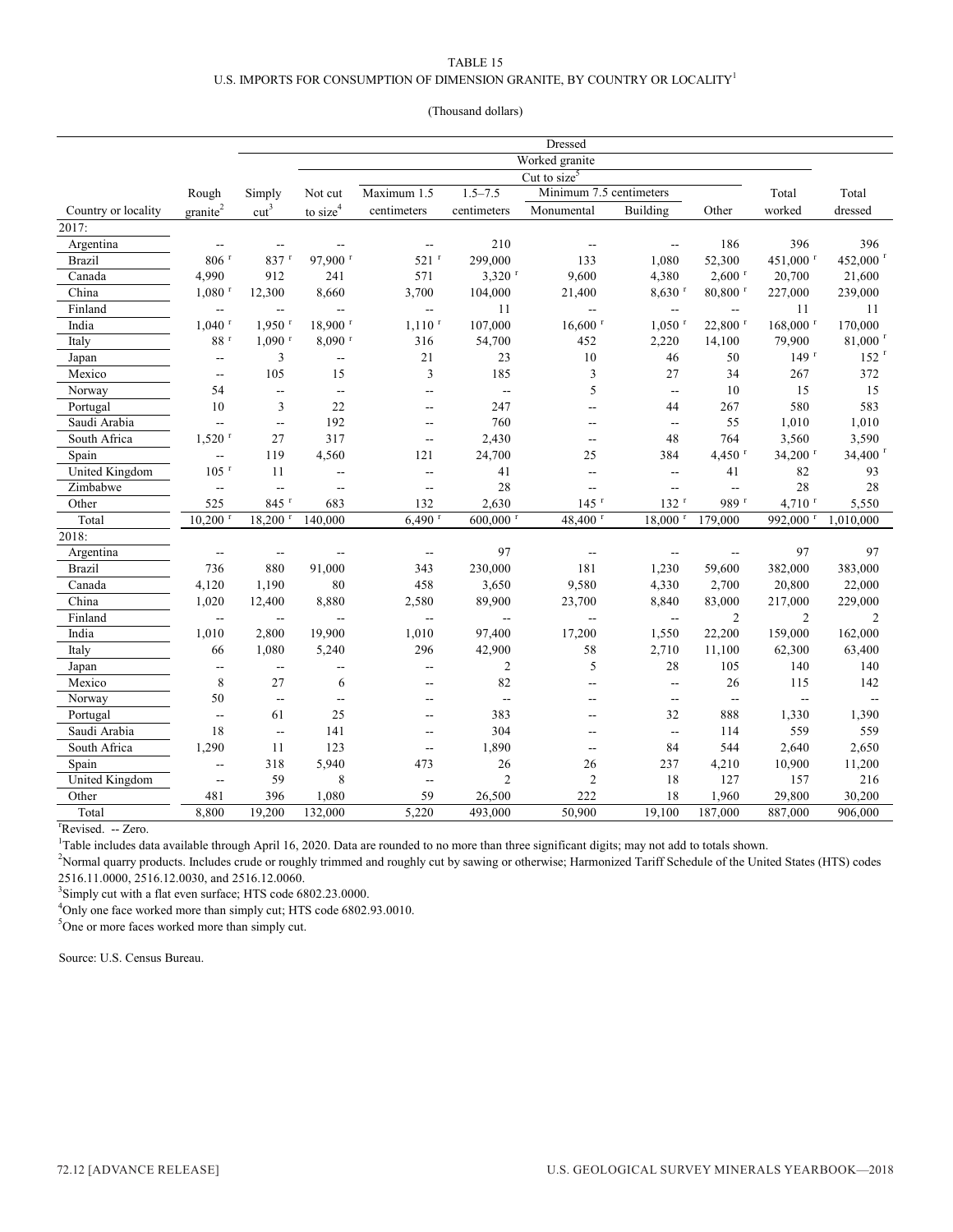| TABLE 16                                                                                  |
|-------------------------------------------------------------------------------------------|
| U.S. IMPORTS FOR CONSUMPTION OF MAJOR CATEGORIES OF DIMENSION MARBLE AND OTHER CALCAREOUS |
| STONE, BY COUNTRY OR LOCALITY <sup>1</sup>                                                |

|                     |                            |                      | Dressed                    |                       |                                     |                       |                          |             |  |
|---------------------|----------------------------|----------------------|----------------------------|-----------------------|-------------------------------------|-----------------------|--------------------------|-------------|--|
|                     | Marble, slabs <sup>2</sup> |                      | Marble, other <sup>3</sup> |                       | Other calcareous stone <sup>4</sup> |                       | Rough marble $^5$        |             |  |
|                     | Quantity                   | Value                | Quantity                   | Value                 | Quantity                            | Value                 | Quantity                 | Value       |  |
| Country or locality | (metric tons)              | (thousands)          | (metric tons)              | (thousands)           | (metric tons)                       | (thousands)           | (metric tons)            | (thousands) |  |
| 2017:               |                            |                      |                            |                       |                                     |                       |                          |             |  |
| <b>Brazil</b>       | 34,200 r                   | \$34,300 r           | 789 r                      | \$646 r               | $1,240$ <sup>r</sup>                | $$1,330$ <sup>r</sup> | 373                      | \$194       |  |
| Canada              | 249 <sup>r</sup>           | $375$ <sup>r</sup>   | 987 <sup>r</sup>           | $5,280$ <sup>r</sup>  | 24,300                              | 17,800                | $\tau$                   | 51          |  |
| China               | 96,600 <sup>r</sup>        | 70,200               | 91,400                     | 158,000               | 32,500                              | 25,400                | 878                      | 797         |  |
| Egypt               | 1,360                      | 831                  | 2,880                      | 1,380                 | 1,650                               | 723                   | 308                      | 70          |  |
| France              | 227                        | 810                  | $205$ <sup>r</sup>         | 553 r                 | 5,800                               | 9,000                 | 55                       | 55          |  |
| Greece              | $7,300$ <sup>r</sup>       | 11,100               | $6,660$ <sup>r</sup>       | 12,500                | 1,350                               | 1,860                 | 24                       | 9           |  |
| India               | 62,900                     | 35,500               | 16,100                     | 26,500                | 4,550                               | 2,400                 | 74                       | 67          |  |
| Israel              | 1,370                      | 1,880                | 383                        | 762                   | 1,920                               | 2,070                 | $\overline{\phantom{a}}$ |             |  |
| Italy               | 94,700 <sup>r</sup>        | 219,000              | 24,800                     | $71,200$ <sup>r</sup> | 9,970                               | 21,000                | 787                      | 1,980       |  |
| Lebanon             | 8                          | 4                    | 78r                        | 67r                   | 782 r                               | $2,030$ <sup>r</sup>  | $\overline{\phantom{a}}$ |             |  |
| Mexico              | 630                        | 494                  | 4,580                      | 3,950                 | 4,360                               | 5,040                 | 16                       | 8           |  |
| Portugal            | 1,580                      | 2,580                | 1,530                      | 2,910                 | 12,400                              | 13,400                | --                       |             |  |
| Spain               | $12,500$ <sup>r</sup>      | 12,300               | $5,910$ <sup>r</sup>       | $6,480$ <sup>r</sup>  | 5,940                               | 5,240                 | $\,$ $\,$                | 12          |  |
| Taiwan              | 374                        | 633                  | 1,890                      | 4,640                 | 43                                  | 91                    | 25                       | 36          |  |
| Turkey              | $90,000$ <sup>r</sup>      | 54,000 r             | 137,000                    | 81,800 r              | 24,900 r                            | $13,600$ <sup>r</sup> | 246                      | 174         |  |
| Other               | $6,700$ <sup>r</sup>       | $6,980$ <sup>r</sup> | $9,750$ <sup>r</sup>       | 13,600                | 17,300                              | 17,100                | 141                      | 185         |  |
| Total               | 411,000 <sup>r</sup>       | 451,000              | 305,000                    | 390,000 r             | 149,000                             | 138,000               | 2,940                    | 3,630       |  |
| 2018:               |                            |                      |                            |                       |                                     |                       |                          |             |  |
| <b>Brazil</b>       | 33,700                     | 31,400               | 508                        | 661                   | 1,120                               | 1,030                 | 6                        | 3           |  |
| Canada              | 674                        | 450                  | 1,260                      | 6,550                 | 14,700                              | 5,000                 | 19                       | 41          |  |
| China               | 73,400                     | 77,600               | 105,000                    | 191,000               | 30,100                              | 30,300                | 585                      | 671         |  |
| Egypt               | 1,870                      | 966                  | 2,580                      | 1,400                 | 1,530                               | 833                   | 1,520                    | 398         |  |
| France              | 203                        | 669                  | 330                        | 1,460                 | 4,420                               | 6,140                 | $\mathbf{1}$             | 5           |  |
| Greece              | 7,530                      | 13,300               | 5,970                      | 14,200                | 619                                 | 1,070                 | $\overline{\phantom{a}}$ |             |  |
| India               | 72,500                     | 37,500               | 17,800                     | 30,300                | 3,370                               | 2,010                 | 280                      | 152         |  |
| Israel              | 597                        | 924                  | 336                        | 594                   | 2,880                               | 3,540                 | $\overline{\phantom{a}}$ |             |  |
| Italy               | 80,200                     | 216,000              | 27,400                     | 87,300                | 8,810                               | 26,600                | 472                      | 1,070       |  |
| Lebanon             | 43                         | 45                   | 30                         | 227                   | 316                                 | 1,660                 | $\overline{\phantom{a}}$ |             |  |
| Mexico              | 2,250                      | 1,240                | 4,590                      | 3,410                 | 4,500                               | 4,740                 | 77                       | 23          |  |
| Portugal            | 1,530                      | 2,410                | 1,360                      | 2,360                 | 14,300                              | 15,700                | --                       |             |  |
| Spain               | 9,090                      | 9,530                | 5,990                      | 7,460                 | 4,620                               | 5,440                 | 38                       | 258         |  |
| Taiwan              | 773                        | 988                  | 2,670                      | 4,990                 | 13                                  | 40                    | $\tau$                   | 21          |  |
| Turkey              | 145,000                    | 67,900               | 138,000                    | 86,100                | 26,900                              | 13,600                | 419                      | 322         |  |
| Other               | 5,600                      | 6,680                | 8,750                      | 14,600                | 14,600                              | 13,800                | 517                      | 367         |  |
| Total               | 435,000                    | 467,000              | 322,000                    | 452,000               | 133,000                             | 132,000               | 3,940                    | 3,330       |  |

<sup>r</sup>Revised. -- Zero.

<sup>1</sup>Table includes data available through April 16, 2020. Data are rounded to no more than three significant digits; may not add to totals shown.<br><sup>2</sup>Worked more than simply cut with a flat surface; Harmonized Tariff Schedul

<sup>3</sup>Merely cut by sawing or otherwise.

<sup>4</sup>Worked more than simply cut with a flat surface, other than marble and travertine; HTS code 6802.92.0000.

<sup>5</sup>Simply cut by sawing or otherwise into rectangular blocks or slabs; HTS code 2515.12.1000.

Source: U.S. Census Bureau; data adjusted by the U.S. Geological Survey.